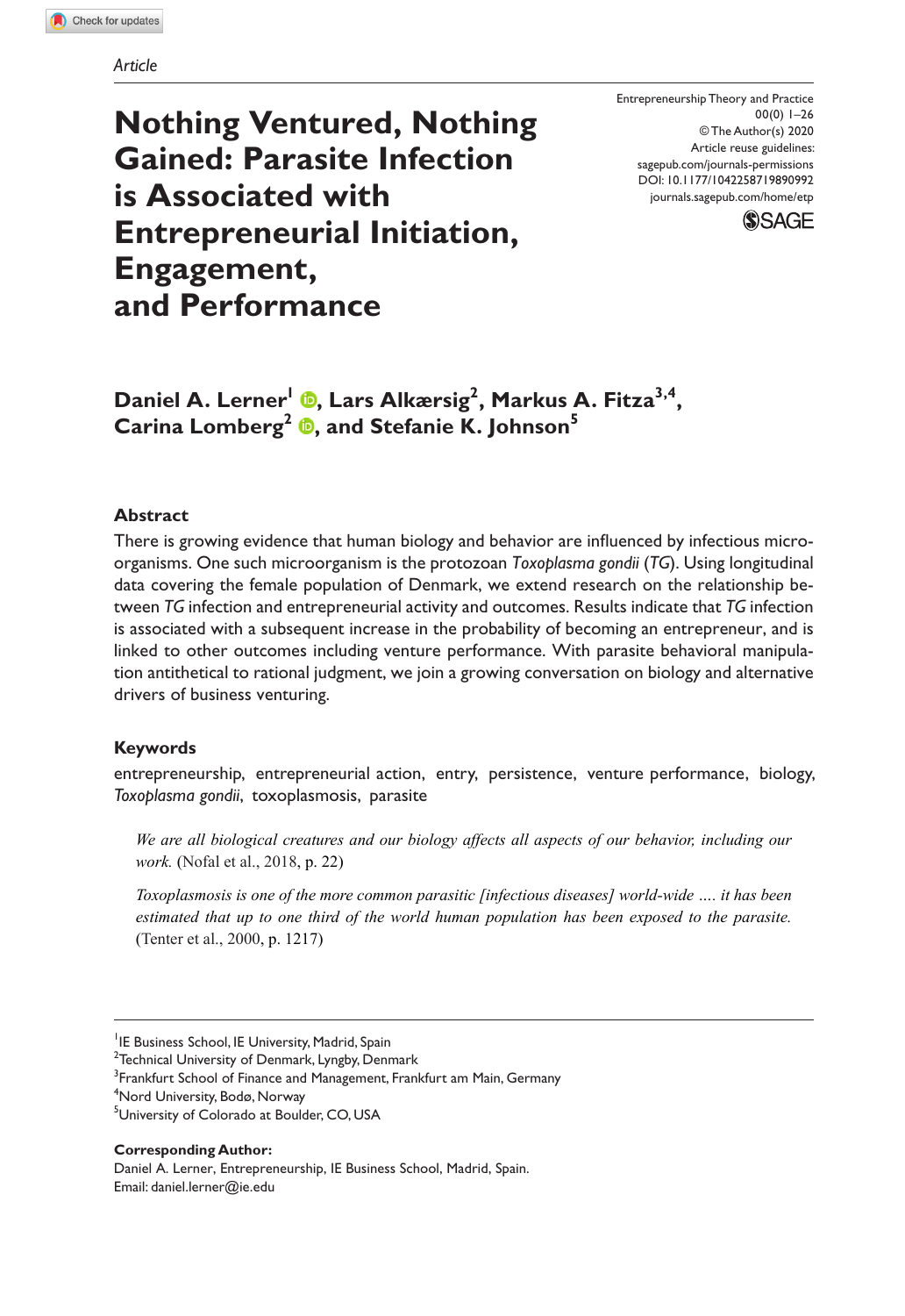Over the past decades, entrepreneurship scholars have made significant strides in enriching and advancing the understanding of business venturing. In addition to exploring how factors such as economics, policy, and institutions relate to entrepreneurship (e.g., [Busenitz et](#page-20-0) al., 2000), it is important to understand the individual-level drivers of venturing (Hsu et [al., 2017](#page-22-0); Rauch  $\&$ [Frese, 2007;](#page-23-1) [van Gelderen et](#page-24-1) al., 2018; [Zhang & Cueto, 2017](#page-25-0)). The entrepreneurial process starts with an individual and, "in the absence of action by individual entrepreneurs, there would simply be no entrepreneurship and no new ventures" ([Baron, 2007,](#page-20-1) p. 167). Thus, it is not surprising that entrepreneurship scholars have drawn considerably on various psychology literatures (e.g., cognition, motivation, and personality) to explain the individual differences that precipitate entrepreneurship.

Given the biological foundations of psychology and behavior, biology is arguably the ultimate microfoundation of organizational scholarship. For example, recent research and theory suggest that entrepreneurship is, in part, predicted by genetics (e.g., [Nicolaou et](#page-23-2) al., 2008), hormones (e.g., Bönte et [al., 2016;](#page-20-2) [Nicolaou et](#page-23-3) al., 2018), psychophysiological system sensitivity (e.g., [Lerner, Hatak & Rauch, 2018](#page-22-1)), and neurological conditions such as attention-deficit/hyperactivity disorder (ADHD) (e.g., [Lerner et](#page-22-2) al., 2019; [Wiklund et](#page-24-2) al., 2016; [Verheul et](#page-24-3) al., 2016). These and other studies indicate that the basis for venturing behavior extends well beyond traditional reason and judgment, and that theoretical frameworks for entrepreneurial action cannot rely exclusively on intendedly rational logics ([Hunt & Lerner, 2018](#page-22-3); [Lerner, Hunt & Dimov, 2018](#page-22-4); [Lerner et](#page-22-5) al., [2018\)](#page-22-5). This reality might be most clearly demonstrated by recent works suggesting that a common parasite, *Toxoplasma gondii (TG),* known for its behavioral manipulation of warm-blooded animals, can impact human behavior including possibly in relation to entrepreneurship ([Johnson](#page-22-6)  et al.,  $2018$  $2018$  $2018$ ).<sup>1</sup>

Our paper demonstrates that a microorganism known to biology, medicine, and psychology to alter host behavior—and which is one of the most prevalent infections in humans [\(Hill et](#page-22-7) al., [2005;](#page-22-7) [Tenter et](#page-24-0) al., 2000)—significantly relates to engagement and performance in business venturing. With *TG's* manipulation of human biology and psychology documented in the extant literature, our work serves as a basis for research on associated biological factors connected to venturing. Overall, the paper offers a bridge connecting biology and entrepreneurship—providing novel evidenced-based insight and perspective for theory building and refinement.

## **Extant Literature and Guiding Research Question**

Most models of entrepreneurial activity and outcomes focus on economic, political, social, cultural, institutional, or psychological variations among countries and individuals (e.g., [Busenitz](#page-20-0)  et [al., 2000](#page-20-0)). However, recent evidence suggests that individual behavior may concurrently be influenced by independent biological agents including infectious microorganisms. Specifically the protozoan, *TG*, infects an estimated two billion people worldwide and infection (toxoplasmosis) is linked to behavioral alterations in humans (e.g., [Tenter et](#page-24-0) al., 2000; [Webster, 2001\)](#page-24-4).

While the consideration of infectious microorganism parasites might on the surface seem odd to entrepreneurship scholars, there is increasing theoretical and empirical research linking such pathogen prevalence to individual human behavior, not only in medicine [\(Webster, 2001](#page-24-4); [Torrey](#page-24-5)  [& Yolken, 2003\)](#page-24-5) and psychology ([Schaller & Murray, 2008](#page-24-6)), but also in sociology [\(Fincher](#page-21-0)  et [al., 2008](#page-21-0)) economics ([Maseland, 2013\)](#page-23-4), and more recently management ([Houdek, 2017a](#page-22-8)). One example of such work is the examination of the behavioral manipulation parasites exert on their host due to changes in hormone and neurotransmitter functions [\(Houdek, 2017a](#page-22-8); [Lafferty, 2006](#page-22-9); [Torrey & Yolken, 2003](#page-24-5); [Webster, 2001](#page-24-4)). One example is *TG*. Because *TG* infection is permanent (there is no evidence that it can be cleared), infection rates can be quite high, exceeding 50% of the population in some countries (e.g., Tenter et [al., 2000\)](#page-24-0). Even among countries with the lowest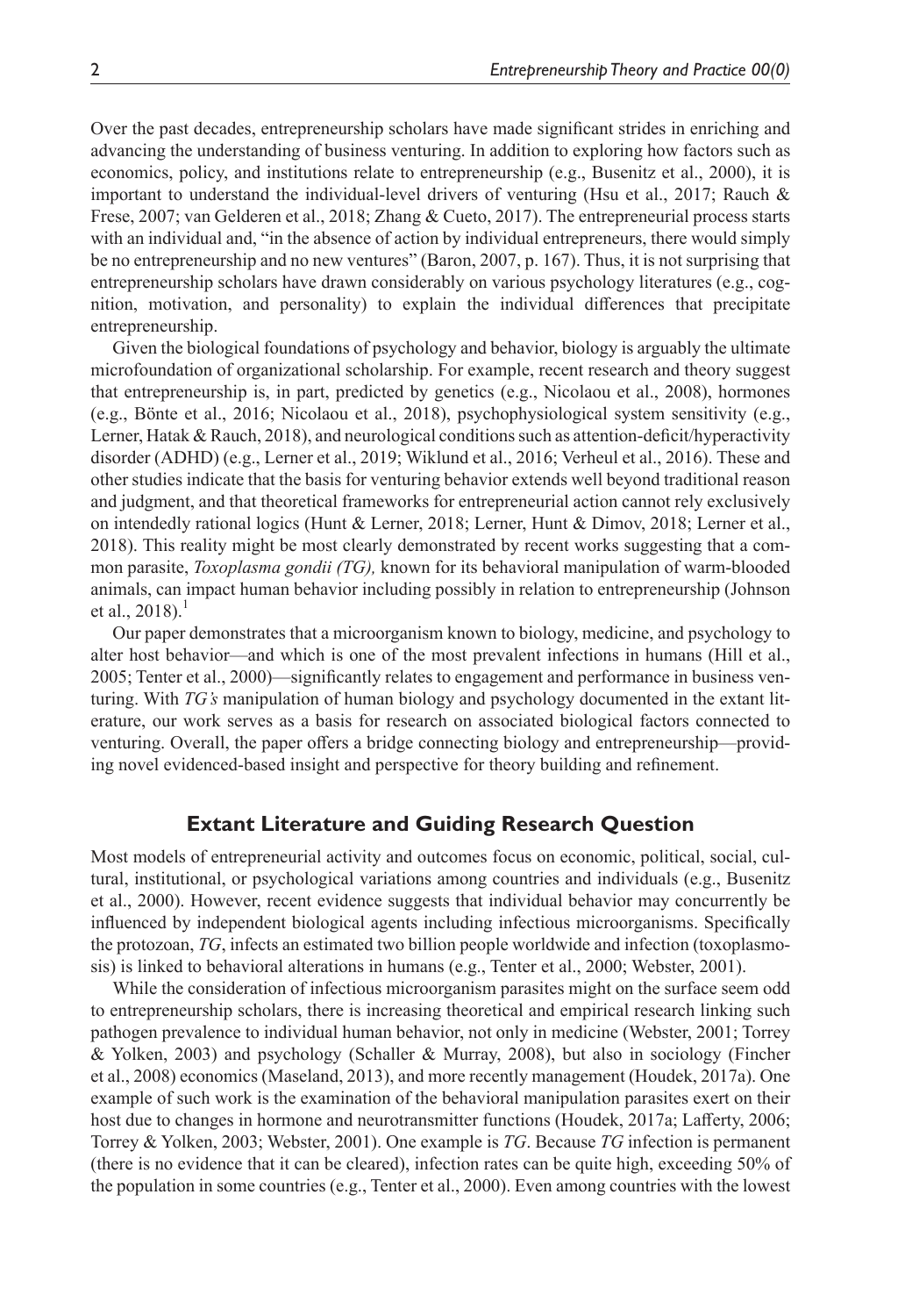infection rates (e.g., about 10% in Norway), its prevalence is noteworthy, and in excess of many other clinical conditions. Humans contract the parasite typically via eating the undercooked meat of an infected mammal or via exposure to the microscopic organism on inadequately washed food or hands (especially those in contact with cats) [\(Beverley, 1976](#page-20-3); [Lafferty, 2006](#page-22-9); [Webster,](#page-24-4) [2001](#page-24-4)).

# *TG* **and the Behavioral Effects of** *TG* **Infection**

*TG,* a protozoan organism, "is a ubiquitous parasite that occurs in most areas of the world" ([Tenter et](#page-24-0) al., 2000). It is commonly found in cats and in many other warm-blooded animals ([Dubey, 2014](#page-21-1); [2016](#page-21-2); Tenter et [al., 2000\)](#page-24-0). *TG* can only sexually reproduce in *Felidae* (cats) ([Beverley, 1976\)](#page-20-3); thus, cats are considered *TG'*s final host. Like many parasites, its reproductive cycle involves moving to a final host via intermediary hosts ([Tenter et](#page-24-0) al., 2000). In the case of *TG,* warm-blooded animals can serve as a possible intermediate; however, the most common intermediates are rodents and other small mammals. In an intermediate host, *TG* becomes dormant (latent); the infection subsides and the parasite forms cysts in the brain or muscle tissue of the host. Only if an intermediary host (e.g., a mouse) is consumed by a cat can the parasite complete its reproductive cycle [\(Tenter et](#page-24-0) al., 2000).

Such life cycles are common among parasites, with many having evolved to manipulate/alter the behavior of their intermediate hosts in a way that increases the probability of transmission to a final host ([Moore, 2002\)](#page-23-5). *TG* is no exception. *TG* has been shown to significantly alter the behavior of rodents in ways that increase the probability of transmission to (i.e., consumption by) domestic cats [\(Webster, 2001](#page-24-4)). For example, rodents with *TG* are more active (Hay et [al., 1984\)](#page-21-3), show elevated dopamine levels ([Stibbs, 1985](#page-24-7))—dopamine being a neurotransmitter known to increase novelty-seeking behavior [\(Ebstein et](#page-21-4) al., 1996)—are more inclined to explore novel areas, and become less fearful of the smell of cats and cat urine, all of which increase the likelihood of being consumed by cats [\(Berdoy et](#page-20-4) al., 2000; [Tan & Vyas, 2016\)](#page-24-8).

As humans are warm-blooded mammals, they can also be infected by *TG* [\(Dubey, 2014;](#page-21-1) [2016](#page-21-2); [Tenter et](#page-24-0) al., 2000). And just like in rodents, *TG* infections lead to behavioral changes in humans. The complexity of these changes is elaborated in other extant literature and beyond what we can engage in this paper; for recent reviews, see [Houdek \(2017a\)](#page-22-8) and [Flegr \(2013\).](#page-21-5) Here, we briefly overview how *TG* may alter human behavior before proceeding to our focal question of whether *TG* is linked to entrepreneurship entry and outcomes.

For a particular *TG* parasite, a human host typically represents a reproductive dead-end.<sup>[2](#page-20-5)</sup> However, human brain chemistry is similar to that of other intermediary hosts, and thus, *TG* also exerts an influence on human host behavior. The infection-associated changes in the human brain are complex (Wang et [al., 2015](#page-24-9)). Yet, in essence, *TG* infections lead to similar changes in humans as it does in rodents. In particular, *TG* has been associated with changes in the production, metabolism, and synthesis of hormones (e.g., testosterone) and neurotransmitters (e.g., dopamine, serotonin, and norepinephrine) in humans (Peng et [al., 2018\)](#page-23-6), which can create changes in personality. It has also been well established that the aforementioned effects are causally linked to *TG* infection, rather than the other way around (e.g., [Torrey & Yolken, 2003\)](#page-24-5).

## *TG* **and Business Venturing**

Recently, the possibility of *TG* affecting behavior in—and relevant to—corporate settings has been suggested. In particular, [Houdek \(2017a\)](#page-22-8) presents a comprehensive review of *TG,* elaborating the "physiological mechanisms of affecting the host; highlight[ing] important behavioral effects of the infection in humans; and speculat[ing] on the possible impacts on skills and careers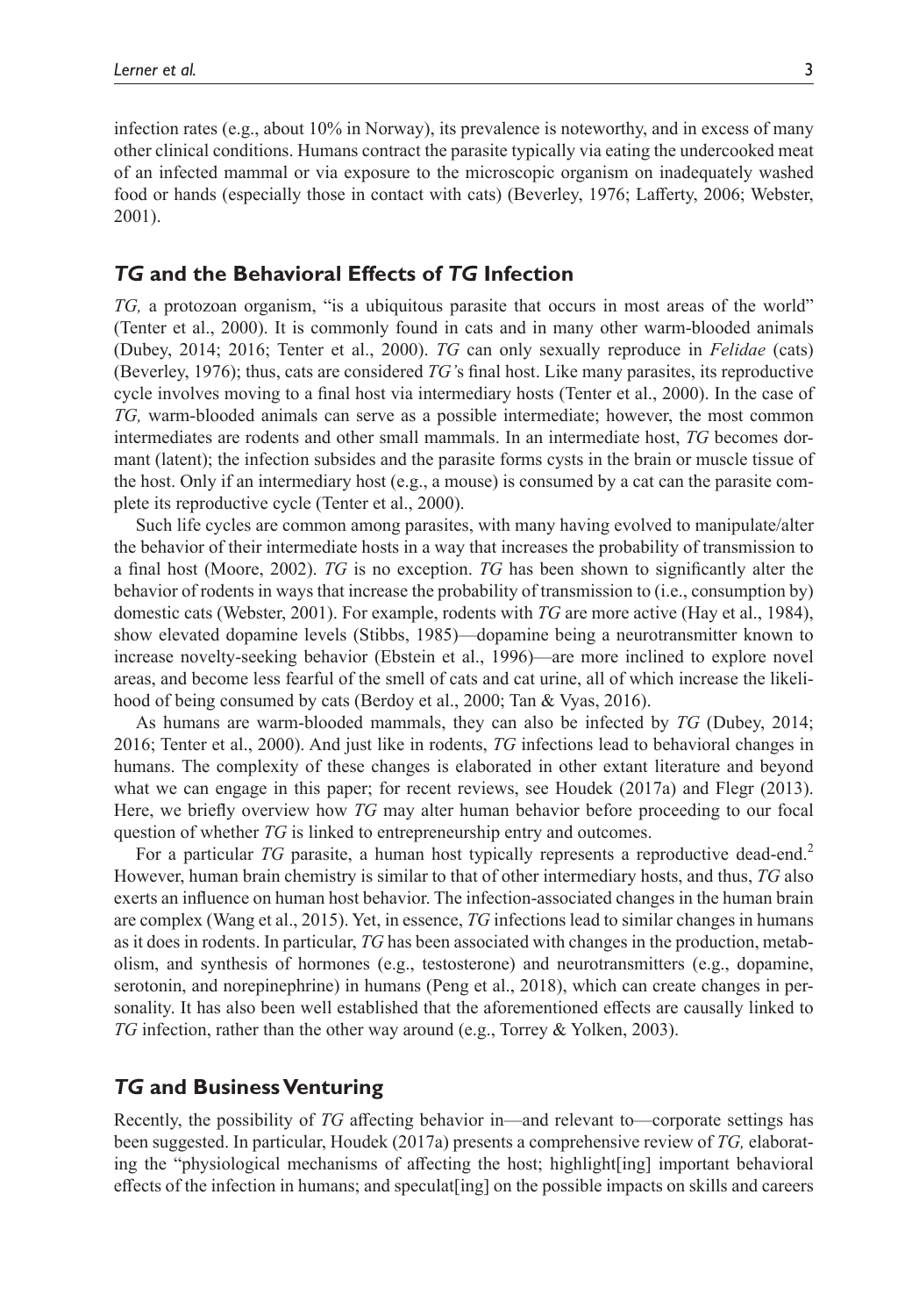of employees and managers, organizational dynamics, intercultural management, and gender work roles" (p. 63). Various complexities, and challenges to empirically studying *TG's* effect on vocational/organizational behavior and outcomes are further elaborated in an exchange that followed (see [Flegr, 2017;](#page-21-6) [Houdek, 2017b](#page-22-10)). These papers serve as a basis for further inquiry—providing an extensive review of *TG's* effect in humans and how it may affect vocational and organizational behavior in existing organizations. While these papers examine work-related aspects of *TG* behavioral manipulations, they stop short of engaging aspects of entrepreneurship (i.e., entry into entrepreneurship, how individuals venture, and how their business ventures perform).

At present, there only appears to be one published paper that focuses specifically on *TG* and entrepreneurship: the paper of [Johnson et](#page-22-6) al. (2018), which provides an initial empirical examination of a potential *TG–*entrepreneurship link. These authors found that among university students (Study 1), *TG* was positively linked to entry into the business school/major—and that within business students, *TG* was positively linked to an "entrepreneurship and management" emphasis. In another cross-sectional study with a small nonrepresentative sample of individuals attending an entrepreneurship event (Study 2), [Johnson et](#page-22-6) al. (2018) found that an individual's *TG* status was able to discriminate the entrepreneurs (i.e., those self-reporting to have started a company) from the nonentrepreneurs. In other words, the findings of [Johnson et](#page-22-6) al. (2018) show that *TG* infection is associated with an individual having a greater likelihood of being a business and particularly an entrepreneurship student—and may be positively connected to an individual actually venturing, based on the authors' exploratory study of individuals attending an entrepreneurship event.

However, there are at least two limitations of the work by [Johnson et](#page-22-6) al. (2018) that we address. Their most important finding was that *TG* was positively related to an individual self-reporting of having started a business, in a small sample of people attending a local entrepreneurship event. In addition to the cross-sectional design limitation, that sample is far from random and consisted almost exclusively of men. Also, the work of [Johnson et](#page-22-6) al. (2018) did not begin to examine how people venture or to what ends (entrepreneurial outcomes). Accordingly, additional research is needed with the prior findings providing a basis for inquiry.

In their paper, [Johnson et](#page-22-6) al., 2018 argue that *TG* infection may relate to business venturing, due to a variety of behavioral manipulations, but especially because of the relationship between *TG* and risk-taking. They point out that *TG* has been associated with higher levels of testosterone in men and women (Zouei et [al., 2018](#page-25-1))—and prior research suggests that higher testosterone (measured as 2D:4D digit ratio) is associated with greater risk-taking and entrepreneurial intent in men and women (Bönte et [al., 2016\)](#page-20-2). In fact, *TG* is associated with a variety of human behaviors that are associated with a seeming increase in risk-taking behavior. For example, [Samojłowicz](#page-24-10)  et [al. \(2017\)](#page-24-10) found a significant positive relationship between infection and risky behaviors, such as not wearing a helmet during certain activities or swimming while intoxicated. Infection has also been linked to car accidents in both men and women ([Gohardehi et](#page-21-7) al., 2018). On the other hand, a study on a small sample of exclusively women did not find an effect of *TG* on financial risk-taking ([Lanchava et](#page-22-11) al., 2015).

Findings in regard to *TG* and testosterone to date have also been mixed (Flegr et [al., 2008;](#page-21-8) [Oktenli et](#page-23-7) al., 2004; Zouei et [al., 2018](#page-25-1)). Specifically, Flegr et [al. \(2008\)](#page-21-8) showed that testosterone was higher in *TG*-infected men but lower in women, while [Oktenli et](#page-23-7) al. (2004) showed that testosterone was lower in *TG*-infected men but did not test women. The most recent study, conducted by Zouei and colleagues in 2018, showed that testosterone was higher in both *TG-*infected men and women and they suggest that past discrepancies in research may be due to differences in the virulence of the strain of *TG* or in the stage of infection.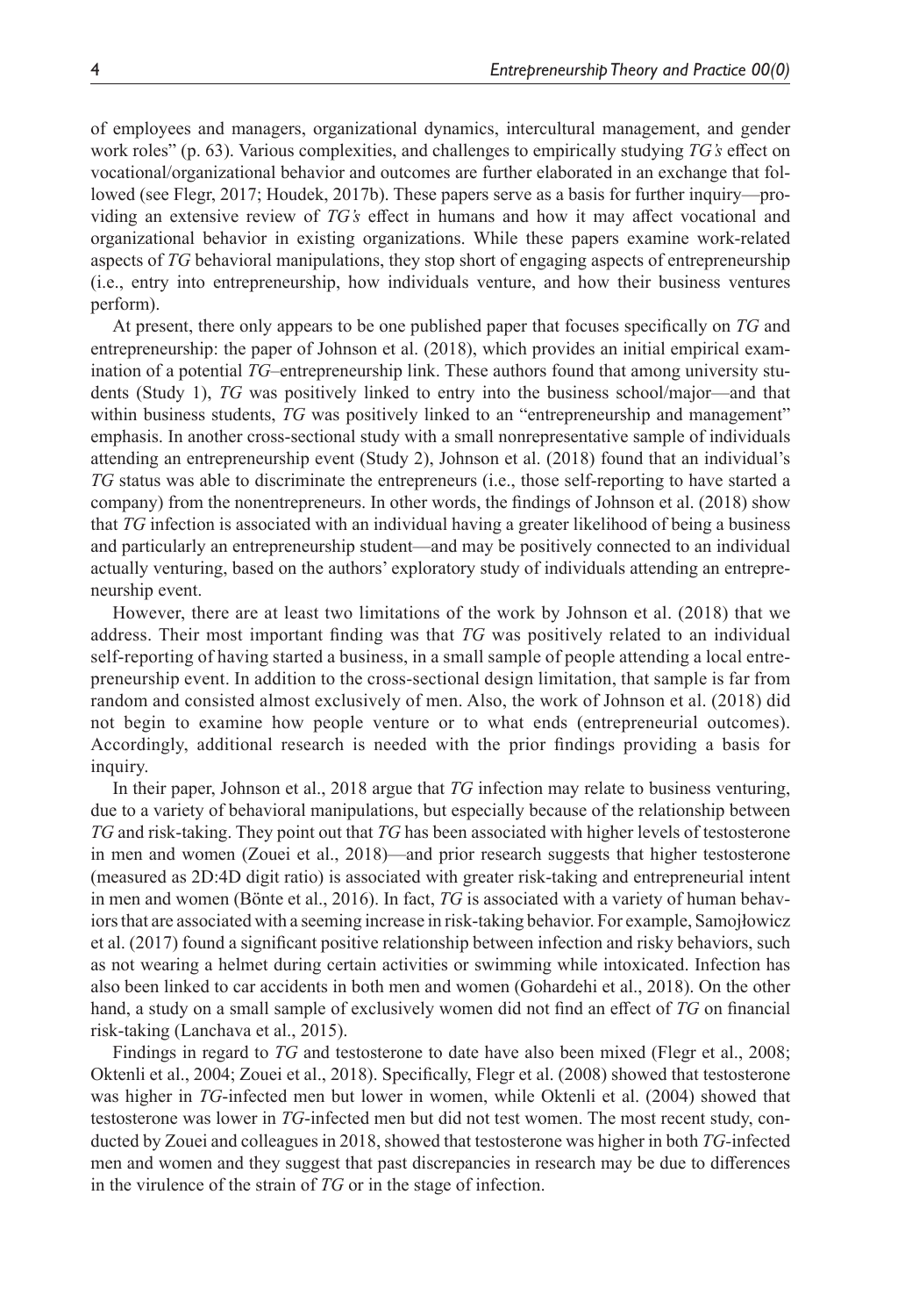While any *TG*-venturing link might be connected to an increase in risk-taking typically associated with *TG* infection ([Johnson et](#page-22-6) al., 2018), it might also be related to other manipulations of *TG*. For example, *TG* has been linked to higher extraversion among *TG-positive* men and women ([Lindová et](#page-23-8) al., 2012), which could be associated with a greater tendency to engage with entrepreneurship, as entrepreneurs on average tend to be more extraverted [\(Zhang et](#page-25-2) al., 2009). Other previous studies suggest that *TG* infection can result in lower conscientiousness ([Flegr et](#page-21-9) al., [1996](#page-21-9); [2000](#page-21-10)). This effect might decrease individuals' ability to work well as an employee, which might push them toward self-employment.

Thus, while links between *TG* and entrepreneurship can be speculated—there is a lot of complexity in both the effects of *TG* and in venturing—and empirical work involving both is extremely limited. Furthermore, independent of the particular causal mechanism, the pioneering work of [Johnson et](#page-22-6) al. (2018) simply finds evidence that *TG*-infected individuals appear to be drawn toward business and particularly entrepreneurship, but does not examine any connection to how and how well individuals venture. Also, while appreciating their cross-sectional study with a small sample of individuals at an entrepreneurship event, the fundamental baseline question of whether *TG* is significantly linked to entrepreneurial entry/being an entrepreneur remains. Our paper contributes to filling these gaps.

In doing so we are guided by the entrepreneurship literature, which in addition to asking "who becomes an entrepreneur?" [\(Nicolaou et](#page-23-2) al., 2008), is broadly concerned about the entrepreneurial process and outcomes (e.g., [Aldrich & Ruef, 2018](#page-20-6); [Lerner et](#page-22-5) al., 2018; [Moroz & Hindle,](#page-23-9) [2012](#page-23-9); [Shepherd et](#page-24-11) al., 2019). More specifically, in a recent review, [Shepherd et](#page-24-11) al. (2019) find four general categories of dependent variables that are of central interest to the entrepreneurship literature: *initiation, engagement, performance,* and *environmental conditions*. Considering the early stage of research involving *TG* and entrepreneurship, we are interested in potential main effects of *TG* on individual actions and outcomes, and thus focus on the first three areas. In relation to these, [Shepherd et](#page-24-11) al. (2019) note:

a common DV [dependent variable] is *entry*—undertaking organized activities—such as an individual's status as a self-employed person ([Obschonka & Stuetzer, 2017](#page-23-10))… Studies have also investigated team entry (Ruef et [al., 2003\)](#page-23-11) … Research has also looked at reentry regarding subsequent new venture creation by individuals who become serial/habitual ([Amaral et](#page-20-7) al., 2011) or portfolio entrepreneurs ([Wiklund & Shepherd, 2008](#page-24-12)) (p. 165)

[Another] common DV [dependent variable is] *general firm-related performance* [which] include financial and economic performance outcomes, such as…earnings ([Michael, 2003](#page-23-12)), [and] profits [\(Jacobides & Winter, 2007](#page-22-12)) (p. 175).

*TG* might affect these areas of interest to the entrepreneurship literature. However, as elaborated earlier, the effects of *TG* infections in human hosts are complex and are still being discovered in their details and interactions—especially in relation to vocationally situated behavior spread across time and space. The antecedences of entrepreneurship are similarly complex; while some of the discovered *TG* behavioral manipulations are related, on average, to venturing (e.g., extraversion), others are more ambiguous (e.g., dopamine) or unclear (e.g., testosterone). Thus, given this complexity and considering the many tensions and dualisms within and across business venturing activities [\(Lerner et](#page-22-5) al., 2018), we find an overly sparse basis from which to naturally develop a substantive and theoretically elaborated set of hypotheses about the effect and direction of *TG* behavioral manipulations on entrepreneurial activities. In addition, given the population-level longitudinal dataset (with individually linked records) available, we are not able to test particular mechanisms. Similarly, given the complex behavioral relationships, we cannot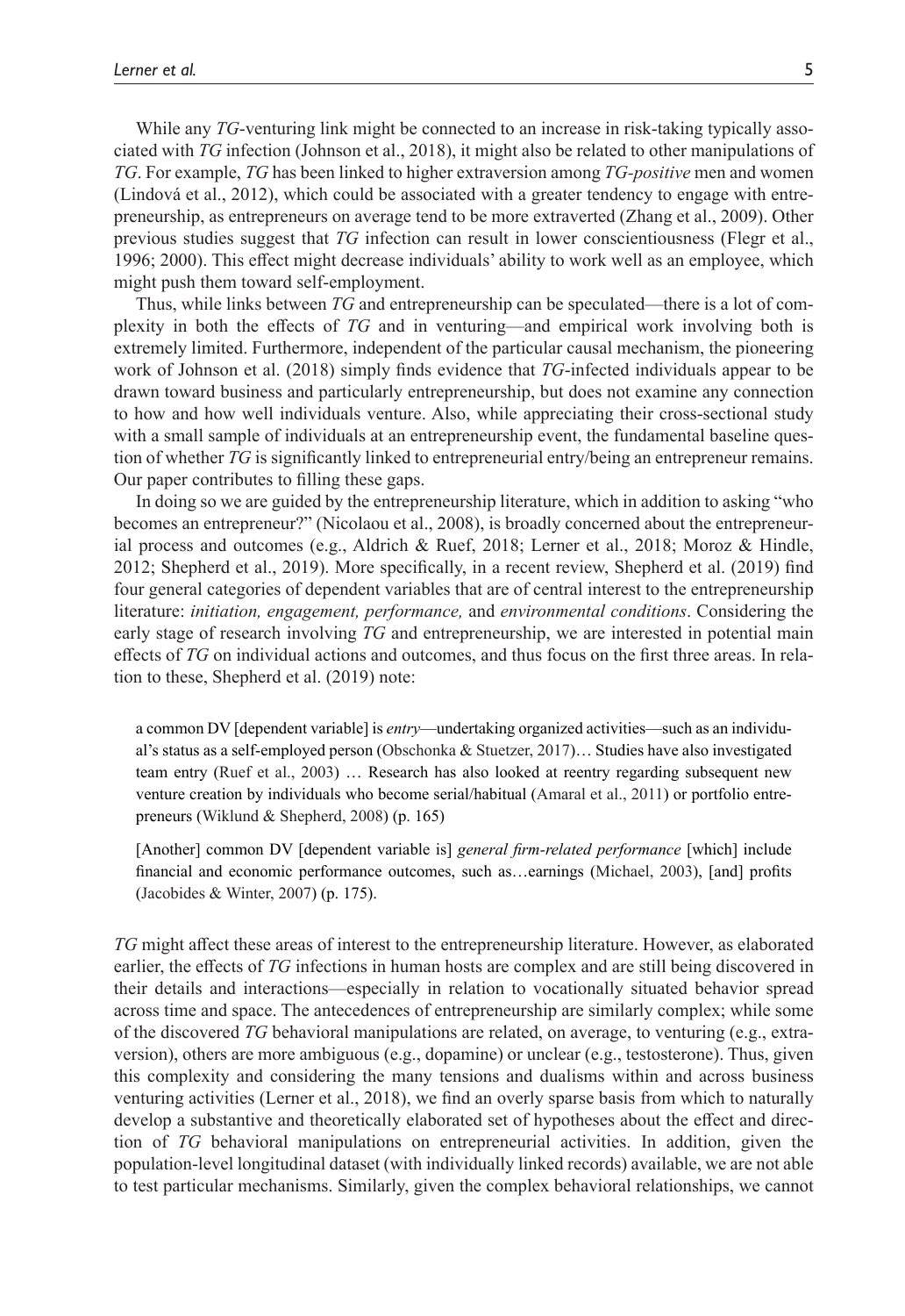investigate the possible effects of all suggested behavioral consequences of *TG* infections. Accordingly, we can have a rigorous examination whether in fact *TG* is significantly associated with venturing (likelihood and outcomes)—with the tradeoff of not being able to examine (the causal pathways of) which particular *TG* behavioral manipulations seem to be responsible for observed effects. Thus, following the informed inquiry approach of the biological sciences, we abstain from formulating direct hypotheses, instead we engage a series of research questions.

Our questions are centered on a common scheme: given extant evidence of behavioral manipulations of *TG*, does *TG* infection affect venturing—namely, who ventures, how, and to what ends—i.e. entrepreneurial *initiation, engagement, and performance?*

#### *Initiation*

Following [Johnson et](#page-22-6) al. (2018), whose cross-sectional work found a link between *TG* infections and selection toward entrepreneurship, *TG* infection might affect the likelihood of initiating one or multiple ventures. Thus, we ask:

*Research Question 1a: Does TG infection affect an individual's subsequent probability of initiating a business venture—i.e. being an entrepreneur?*

*Research Question 1b: Within entrepreneurs, does TG infection relate to an individual's probability of initiating multiple business ventures?*

*TG* might also affect how individuals initiate new ventures. Specifically, prior studies have found that *TG* is positively related to increased neuroticism and aggression (e.g., [Coccaro et](#page-20-8) al., 2016; Cook et [al., 2015;](#page-20-9) [Flegr, 2007](#page-21-11); [Flegr, 2016\)](#page-21-12)<sup>[3](#page-20-10)</sup> as well as to lower conscientiousness ([Flegr et](#page-21-9) al., [1996;](#page-21-9) [2000](#page-21-10)); accordingly, it might be more difficult for *TG*-*positive* entrepreneurs to collaborate with others, affecting the likelihood that they will found ventures alone versus with co-founders.<sup>[4](#page-20-11)</sup> We, therefore, ask:

*Research Question 1c: Within entrepreneurs, does TG infection affect the probability of founding alone?*

#### *Engagement*

*TG* might affect venturing persistence. On one hand, given the apparent linkages to entrepreneurial interest and activity in general [\(Johnson et](#page-22-6) al., 2018) and if *TG* is indeed linked to pursuing multiple ventures, entrepreneurs with *TG* might persist less with any given venture in favor of moving on to new entrepreneurial opportunities. Alternatively, the opposite might be the case. Considering the risks of venturing, especially the risk of persisting with a struggling potentially failing venture—if *TG* leads to increases in vocationally situated risk-taking—infected entrepreneurs might persist longer with a given venture than their uninfected counterparts. Thus, we ask:

*Research Question 2: Within entrepreneurs, does TG infection affect an individual's persistence with a given venture?*

#### *Performance*

Given *TG*'s documented effects on human decision-making and behavior (e.g., the potential for increased neuroticism and risk-taking, lower conscientiousness), it seems possible that *TG*infected entrepreneurs, relative to noninfected entrepreneurs, might show more variance in their behavior (e.g., be less stable and consistent). Thus, they might comparatively display more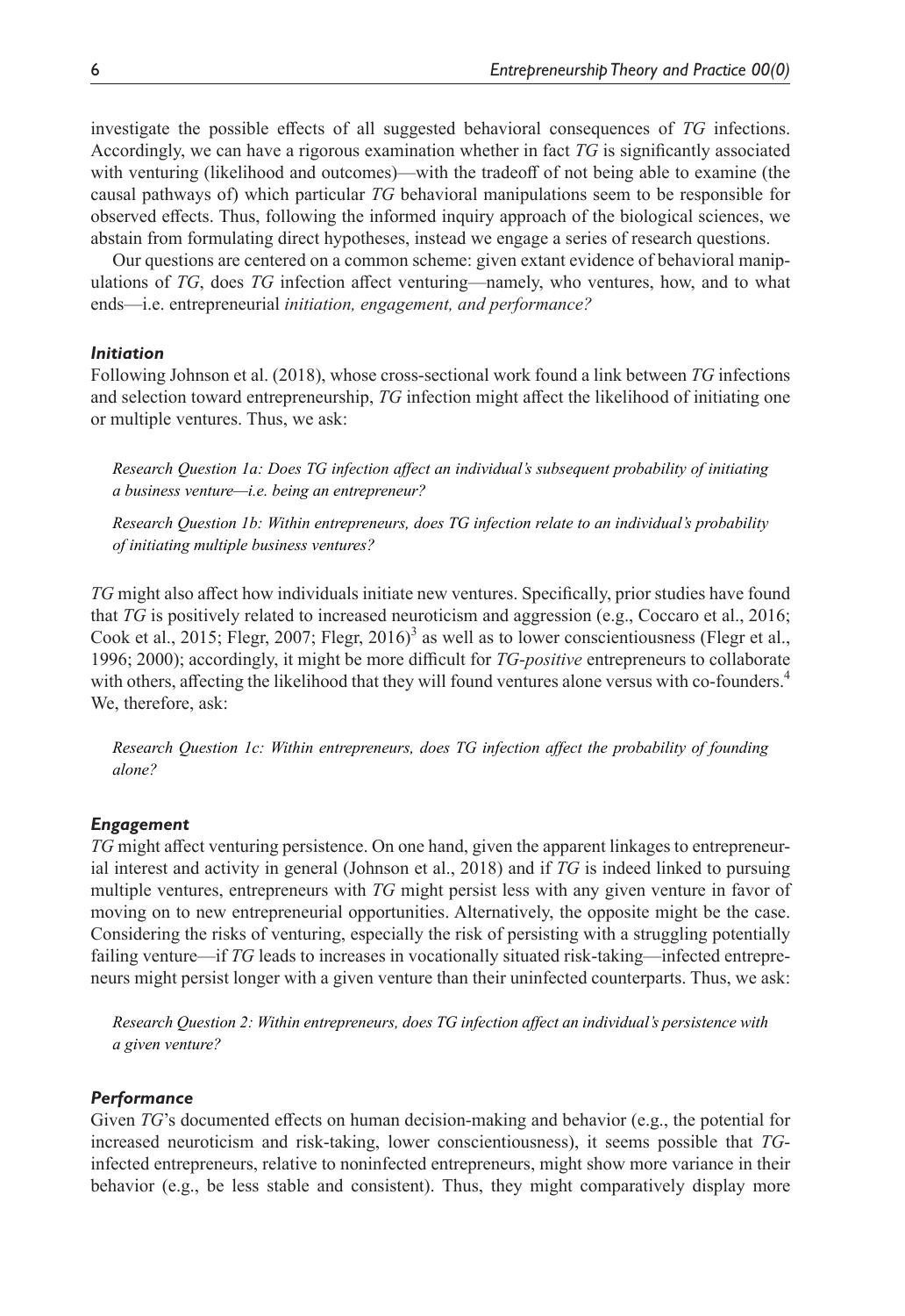frequent changes in strategy or in the direction of a given venturing activity. Accordingly, *TG* might affect the variance in venture performance. We, therefore, ask:

#### *Research Question 3a: Within entrepreneurs, does TG affect variance in venture performance?*

*TG* might also have a discernable effect on average performance. Entrepreneurship literature suggests that uncertainty (and risk) bearing are central to entrepreneurial profit ([Knight, 1921;](#page-22-13) [Townsend et](#page-24-13) al., 2018). In addition, entrepreneurial rents diminish over time on a given opportunity (e.g., [Gavetti, 2012](#page-21-13)), and inertia and exploitation traps exist for initially successful ventures (Zahra et [al., 2006](#page-25-3)). Thus, if *TG* indeed leads to more variable or unconventional behavior and strategy, it might not only lead to more performance variance but also might ultimately increase overall performance. Separately, [Lindová et](#page-23-13) al. (2010) showed that *TG*-infected individuals may have an increased tendency of being generous, which can be beneficial to form reciprocal relationships or might help in building entrepreneurial networks, either of which can help performance. Thus, *TG* might, *on average,* be positively connected with venture performance.

On the other hand, unstable execution or excessive risk-taking can diminish performance per strategic mistakes (e.g., [Denrell & Liu, 2012\)](#page-21-14), or interfere with organizing and capturing value ([Lerner, Hunt & Dimov, 2018](#page-22-4); [Lerner et](#page-22-5) al., 2018; [Lerner, Hatak, et](#page-22-1) al., 2018). Similarly, other changes caused by *TG* infections such as increased neuroticism [\(Flegr, 2007](#page-21-11); [Flegr, 2016](#page-21-12)) may have a negative effect on the ability of a given entrepreneur to successfully manage their venture. We, thus, ask:

*Research Question 3b: Within entrepreneurs, does TG affect venture performance?*

## **Method**

### **Data**

Considering the central question of entrepreneurship (*who ventures and to what ends*), to examine the influence of *TG* on key entrepreneurship variables of interest (initiation, engagement, performance) and address some of the limitations of previous research, we utilize a large sample covering a large section of the entire population of Denmark. To conduct our analysis, we use two longitudinal datasets based on data made available by the Danish Statistics Bureau (DST). In particular, we leverage data of the DST on individuals and business firms, including data on new ventures with socioeconomic and health data of individuals.

Our first dataset is based on a sample of all ventures in Denmark<sup>[5](#page-20-12)</sup> in the period  $2005-2014$ . We draw on the Entrepreneurship Database (IVPE), which contains information on all new ventures and their founders, the Integrated Labor Market Database (IDA) containing employment data, the Firm Records Database (RAS) covering firm financial data, and the Medical Records Databases from hospitals, general and specialist physicians (SYIN/SYSI). These data are reliably connected through the unique social security numbers (CPR) and firm registration numbers (CVR) used throughout all public data in Denmark. For reasons later elaborated, we restrict our sample to women.

All new ventures founded in Denmark are recorded in the IVPE database. It is comprehensive as a VAT number and registration is necessary for any business transactions. Newly registered firms are defined as a new firm VAT registration in Denmark, which has not previously been registered under another owner, in another ownership structure or as a subsidiary of another firm or similar ownership. Only firms under private ownership are included. Government-, defenseor municipal-owned units, social clubs (including sports- and other leisure associations), or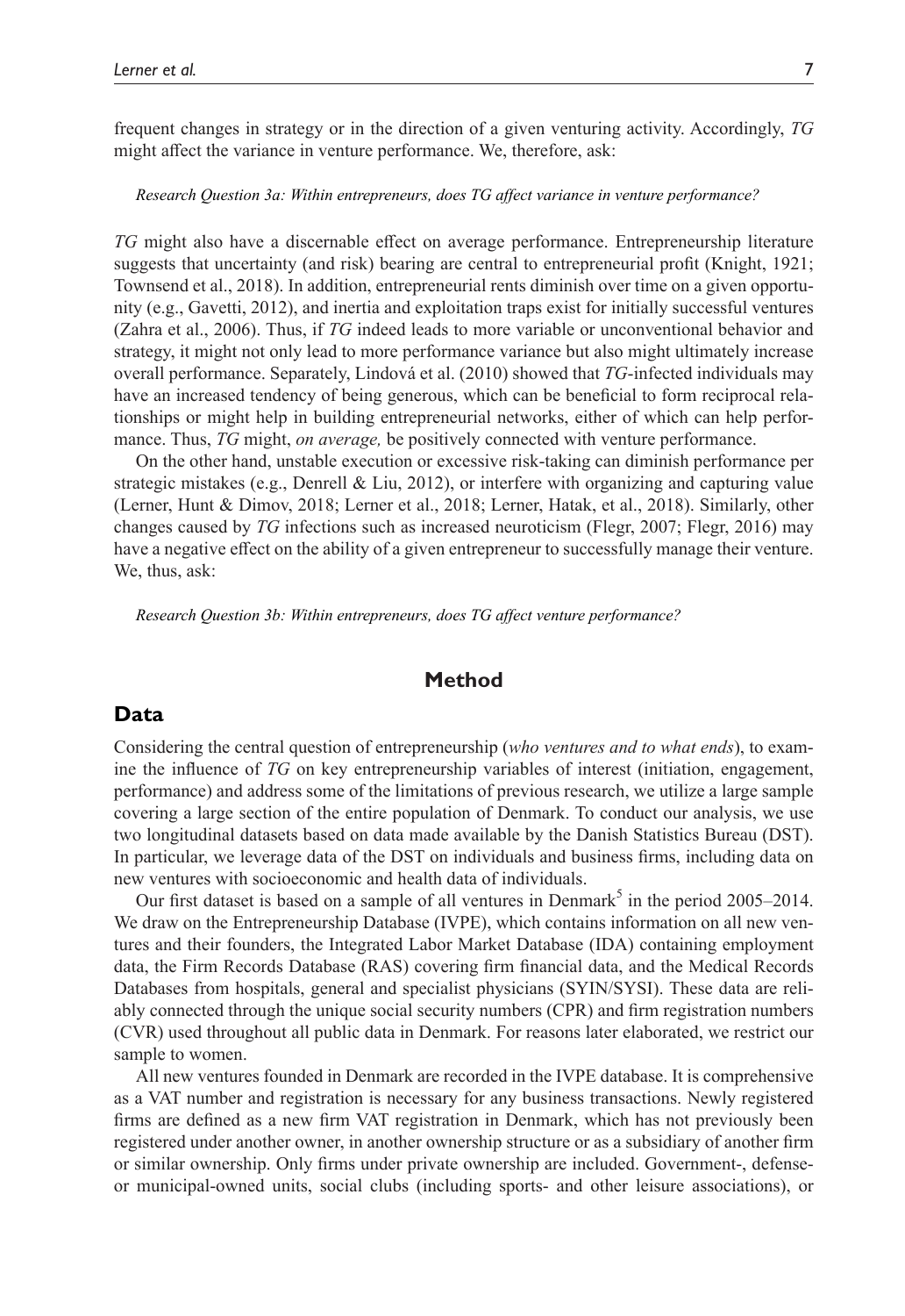government-supported firms are excluded from the IVPE. In addition, the IVPE only includes active firms with at least 0.5 person-years of work and/or with a nontrivial level of turnover (revenue). The turnover threshold is calculated based on the industry in which the firm is registered. New entries are recorded annually in IVPE, and surviving ventures from the prior year, providing clear entry and exit years from the dataset. A venture is only recorded as surviving if the activity threshold is met each year, and inactive firms are removed.<sup>[6](#page-20-13)</sup>

As it relates to data on *TG* and venturing, it is relevant to recognize the following. Since medical testing for *TG* is almost exclusively restricted to women during pregnancy, there is no representative data or systematic tests on the male population. Accordingly, we restrict our sample to childbearing women (women who were pregnant during our medical history sampling window, see the following text). While reducing sample size, this ensures near-perfect fidelity in *TG* measurement, as all individuals should have been tested and thus an individual's *TG* status is actually known (i.e., ensuring a comparison of *TG-positive* individuals versus *TG-negative* individuals, rather than versus the combined pool of *TG-negative* and *TG-unknown*). Overall our data cover 11,433 ventures, founded by 16,068 women. Of these, 1,831 are *TG-positive*. The mean persistence with a venture is 4.1 years, and about half the ventures in the dataset are co-founded.

We observe the economic activities of individuals from 2005 to 2014, and their medical history from 1995 to 2014. Summary statistics and pairwise correlations are later presented.

To investigate Research Question (RQ) 1a, of whether *TG* infection affects an individual's subsequent likelihood of initiating business venturing (i.e., being an entrepreneur), we also use a second nonentrepreneurship dataset. This dataset is based on a random sample of a fifth of the population working in private enterprise, provided by the DST.<sup>[7](#page-20-14)</sup> To ensure the comparison is based on actual *TG* (*positive* versus *negative*) status, we again restrict the larger sample to females with children. This reduced sample contains a total of 58,223 women, of which 5,362 are *TG-positive* and the remaining *TG-negative*. The employment and health data for this sample are collected from the same databases, covering the same period of time.

## **Dependent Variables**

We developed a set of dependent variables to investigate the effect of TG on venture initiation, engagement, and performance.

To capture aspects of venture initiation (RQ 1a, 1b, and 1c) we test if individuals with *TG* are more likely to become entrepreneurs, if they are more likely to start multiple ventures, and if they are more likely to found solo or with a team. We use the following variables:

#### *Entrepreneur*

Whether an individual (woman) is an entrepreneur, i.e., has founded a venture in the year of observation. The variable takes the value of 1 if yes, and 0 if not.

### *Serial Entrepreneur*

Whether an entrepreneur has founded more than one venture. The variable takes the value of 1 if yes (i.e., if the number of new ventures founded by the individual is >1), and 0 if not.

#### *Solo venture (sole founder)*

Whether the venture is founded by a single individual at the time of inception. The variable takes the value of 1 if yes, and 0 if not. Should the ownership structure change after founding, the value of this variable does not change.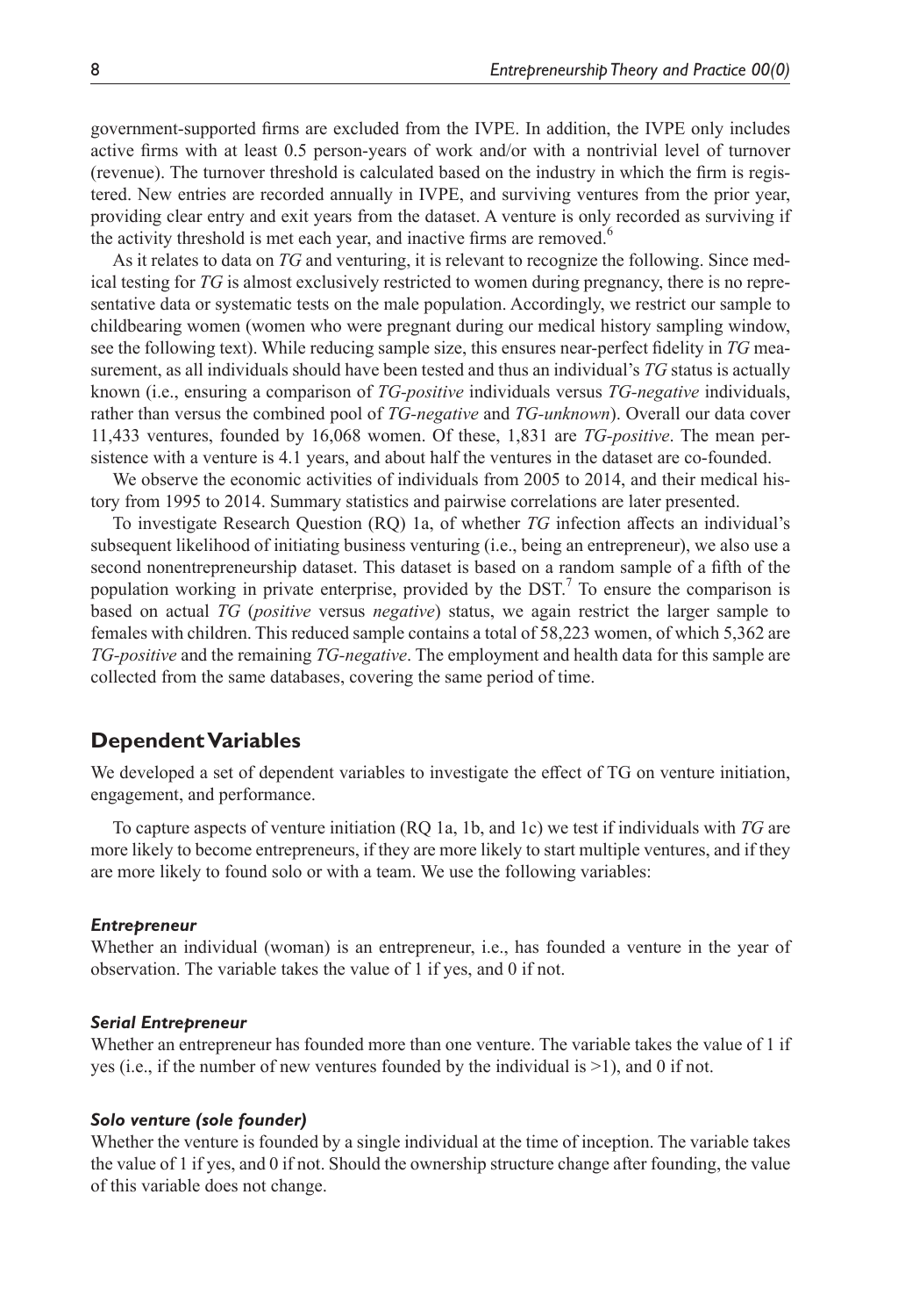In terms of venture engagement (RQ 2) we test if *TG*-*positive* entrepreneurs are more or less persistent with a given venture than noninfected entrepreneurs, using the following variable:

#### *Venture persistence*

This is captured as the number of years the founder stays with the venture. Persistence might end due to termination of the venture, selling the venture, or leaving the venture for other reasons.

In terms of venture performance (RQ 3a and 3b), we test if the performance as well as the performance variance differ between *TG*-*positive* and *TG*-*negative* entrepreneurs, with the following variables:

#### *Venture Performance*

We compute the average yearly entrepreneurial earnings for each entrepreneur following an adaptation of [Hamilton's \(2000\)](#page-21-15) specification: *entrepreneurial earnings = draw (money withdrawn from the business as salary by the entrepreneur)* + *retained earnings for each year* (this is equivalent to the firm's profits [revenues - expenses]). Entrepreneurial earnings serve as a proxy for the financial performance of the venture.

#### *Performance Variance*

To compute the variation in performance, we rely on entrepreneurial earnings, as described above, and the longitudinal nature of the dataset. This is computed as the standard deviation of the entrepreneurial earnings for each venture.

### **Independent Variables**

*TG*: This is our focal, independent variable. It is a dichotomous variable indicating whether an individual (woman) has been diagnosed as *TG*-*positive* or *-negative* prior to the year of observation. While *TG* can be diagnosed in multiple ways in Denmark, the most common method is for the test to be administered during pregnancy. We rely on diagnostics data from both hospitals, as well as general and specialist physicians. Hospital diagnostics are recorded using the International Classification of Diseases (ICD), in which *TG* is classified with the category *B58*. We include individuals with a diagnosis in this category as *TG*-*positive*. In addition, *TG* cases are also diagnosed by general physicians as part of standard tests during a pregnancy. These are not classified with ICD, but rather through the general medical records under which a *TG*-specific diagnosis exists.

## **Control Variables**

To help assess the effect of *TG* in relation to the focal research questions, we include the following control variables about the individuals in our dataset:

#### *Age*

We control for the age of the individual. Prior research has shown age to be a strong predictor of entry into entrepreneurship [\(Berglann et](#page-20-15) al., 2011). Age is measured in years.

#### *Age squared*

We include the squared term of age in our models to control for a potential nonlinear relationship between entrepreneurial activities and age [\(Dvouletý, 2018;](#page-21-16) [Simoes et](#page-24-14) al., 2016).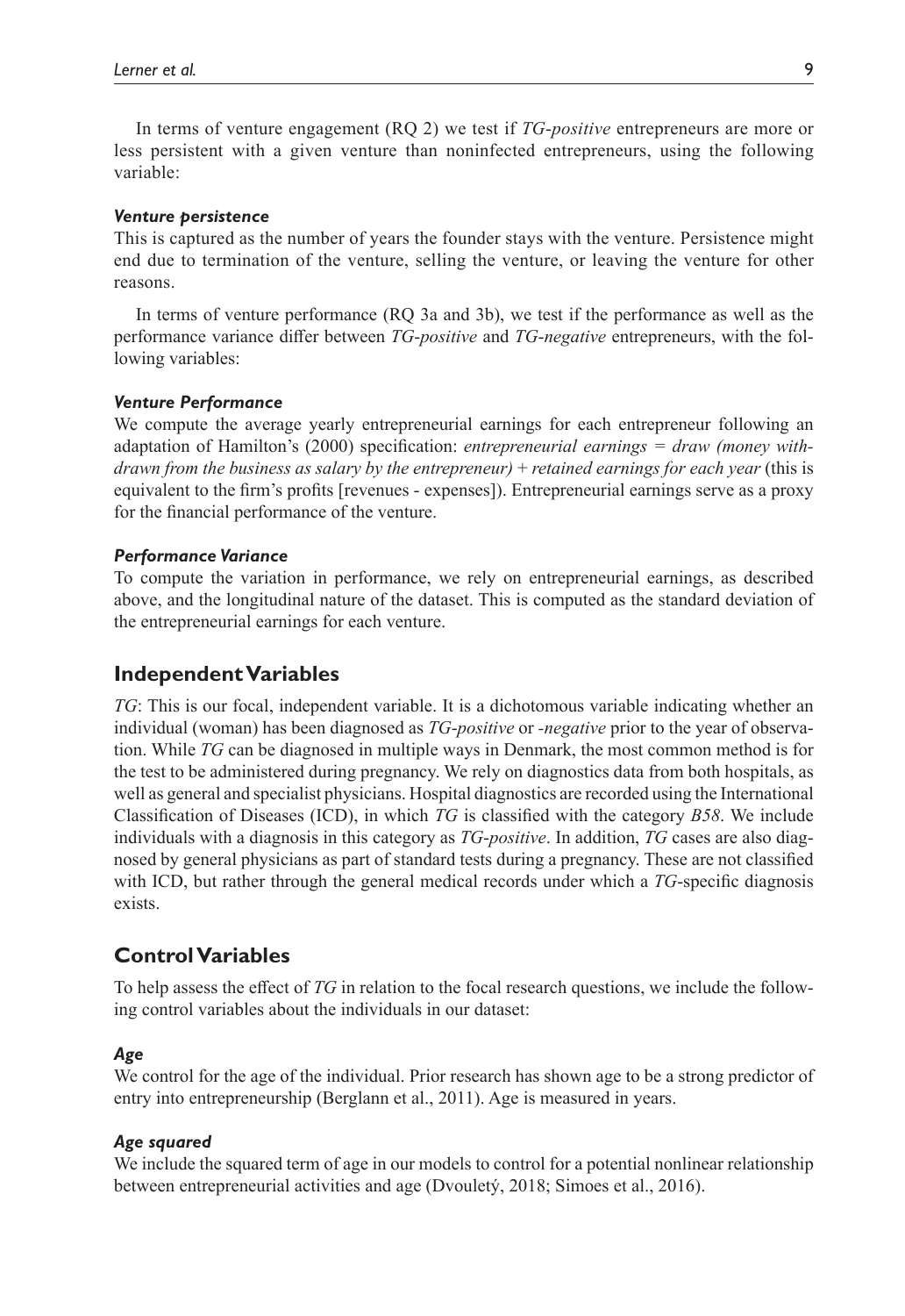## *Marital status*

Indicates whether the individual is married or in a registered partnership, or not. The variable takes the value of 1 if yes, and 0 if not. Prior research suggests that women, more so than men, are motivated to enter into entrepreneurship for family-related lifestyle reasons ([DeMartino &](#page-21-17)  [Barbato, 2003](#page-21-17)), of which marriage can be a strong predictor—as well as number of children, for which we also control.

# *Children*

The number of children the individual has.

# *Education*

The level of highest completed education, using single-digit ISCED codes. This ranges from no formal schooling (0) to doctorate level (8). This adjusts for level of education potentially affecting vocational choice and venturing outcomes ([Van der Sluis & van Praag, 2004](#page-24-15)).

# *Medical history*

This variable is included to control for general health; in essence, it helps ensure that an apparent effect of TG is not simply an effect of (poor) general health driving someone into entrepreneurship. We use the number of interactions an individual has had with the medical system since 1995. This variable records the number of total interactions. The purpose of this variable is to proxy the general health level of the individual. Note that an interaction can range from complex surgery, to a simple phone consultation, and thus some individuals have a high number of interactions. While each interaction is not equal in terms of severity (e.g., malignant tumor removal versus annual check-up), a serious medical condition or procedure will involve multiple interactions for diagnosis, treatment, evaluation, and so forth; thus, a count of interactions proxies overall health well.

In relation to venturing performance and persistence, we also include the following:

# *Geographical location*

To control for regional differences that may affect both *TG* infection and/or entrepreneurial activity and outcomes, we introduce fixed effects for the five regions of Denmark, based on the NUTS level 2 regional codes (we also test Danish provinces, of which there are 11, as an alternative with almost identical results).

# *Venture size*

The size of the venture measured in number of employees.

# *Venture turnover (revenue)*

Another size-related control, turnover of the venture measured in 1,000 DKK, transformed logarithmically due to the highly skewed distribution of turnover.

# *Venture exports*

Exports of the venture measured in 1,000 DKK, again transformed logarithmically. Due to the small size of the Danish economy, and general reliance on international trade, exports are an additional control for a venture's size and sophistication.

Summary statistics of our dataset of entrepreneurs are shown in [Table](#page-10-0) 1. Pairwise correlations follow in [Table](#page-11-0) 2.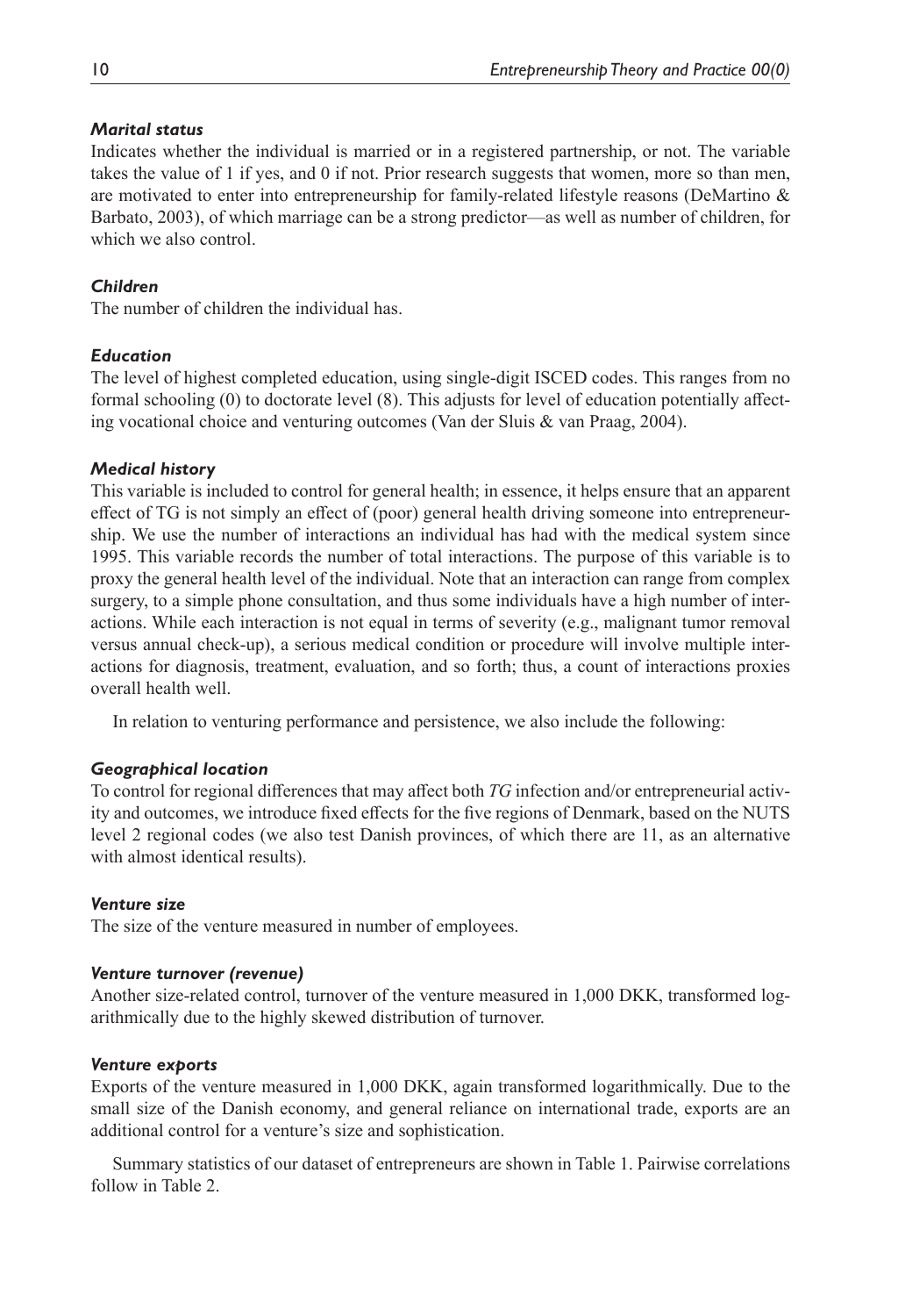| <b>Variable</b>             | <b>Observed</b> | Mean      | <b>SD</b> | <b>Min</b>  | <b>Max</b>   |
|-----------------------------|-----------------|-----------|-----------|-------------|--------------|
| Venture performance         | 16,068          | 168,099   | 217,481   | $\mathbf 0$ | 17,668,178   |
| Performance variance        | 16,068          | $-25,448$ | 187,458   | $-87,912$   | 1,328,869    |
| Solo venture (sole founder) | 16,068          | 0.472     | 0.277     | $\Omega$    |              |
| Serial entrepreneur         | 16,068          | 0.109     | 0.312     | 0           |              |
| Venture persistence         | 16,068          | 4.098     | 2.748     |             | $\mathsf{I}$ |
| TG                          | 16,068          | 0.114     | 0.207     | 0           |              |
| Age                         | 16,068          | 39.323    | 7.119     | 18          | 65           |
| Marital status              | 16.068          | 0.333     | 0.471     | $\Omega$    |              |
| <b>Education</b>            | 16,068          | 3.952     | 1.885     | 0           | 8            |
| Children                    | 16,068          | 1.879     | 0.824     |             | 9            |
| Medical history             | 16,068          | 288.052   | 183.819   | 0           | 4,908        |
| Venture size                | 16,068          | 1.236     | 2.221     |             | $\mathbf{1}$ |
| Venture turnover            | 16,068          | 12.920    | 3.122     | $\Omega$    | 19.690       |
| Venture exports             | 16,068          | 9.094     | 5.945     | 0           | 19.560       |

<span id="page-10-0"></span>**Table 1.** Summary Statistics.

*Note*. *TG* = *Toxoplasma gondii*.

# **Analytical Approach**

Our models are estimated using the STATA statistical package. The logistic regression models are estimated in two steps. First, we derive the regression coefficients using the *logit* command in STATA. Second, to also offer more interpretable results, we additionally estimate the corresponding odds ratios using the *logistic* command.

The first model tests whether being *TG*-*positive* increases the likelihood of subsequently becoming an entrepreneur (RQ 1a). This is a logistic regression model with the dependent variable indicating whether or not the individual (woman) becomes an entrepreneur in the year of observation. We use our full sample of childbearing women, covering both entrepreneurs and nonentrepreneurs. This ensures that all individuals have been tested for *TG*, removing false negatives from the sample. The data are organized in an unbalanced panel, allowing us to accurately record whether the individual was diagnosed as *TG-positive* at the time of the start of any given venture.

The second and third models test the relationship between *TG* and the propensity of entrepreneurs to found multiple ventures (RQ 1b) and to start a venture alone (RQ 1c). The fourth model tests the relationship between *TG* and the propensity of entrepreneurs to persist with a venture (RQ 2). As these questions are limited to "within entrepreneurs…," we use the entrepreneur subset of our initial sample. The data are again organized in an unbalanced panel to correctly estimate the effects of *TG*. An individual is only considered *TG*-*positive* if they were diagnosed *prior to* the recorded venturing event.

The fifth and sixth models test whether ventures founded by individuals with *TG* perform different in comparison to ventures founded by individuals without *TG* (RQ 3a and RQ 3b). The dependent variables used are integer variables, the earnings of the venture, and the SD of these earnings. As such we employ an ordinary least-squared (OLS) approach. These analyses use the entrepreneur (sub)sample described above for the second through fourth model. The data are tested for normality using the Shapiro–Wilk test ([Greene, 2011](#page-21-18)), multicollinearity using the variance inflation test, and heteroskedasticity using the Breusch–Pagan test ([Wooldridge, 2004\)](#page-24-16). The tests show no issues of breaking the assumptions of the OLS model.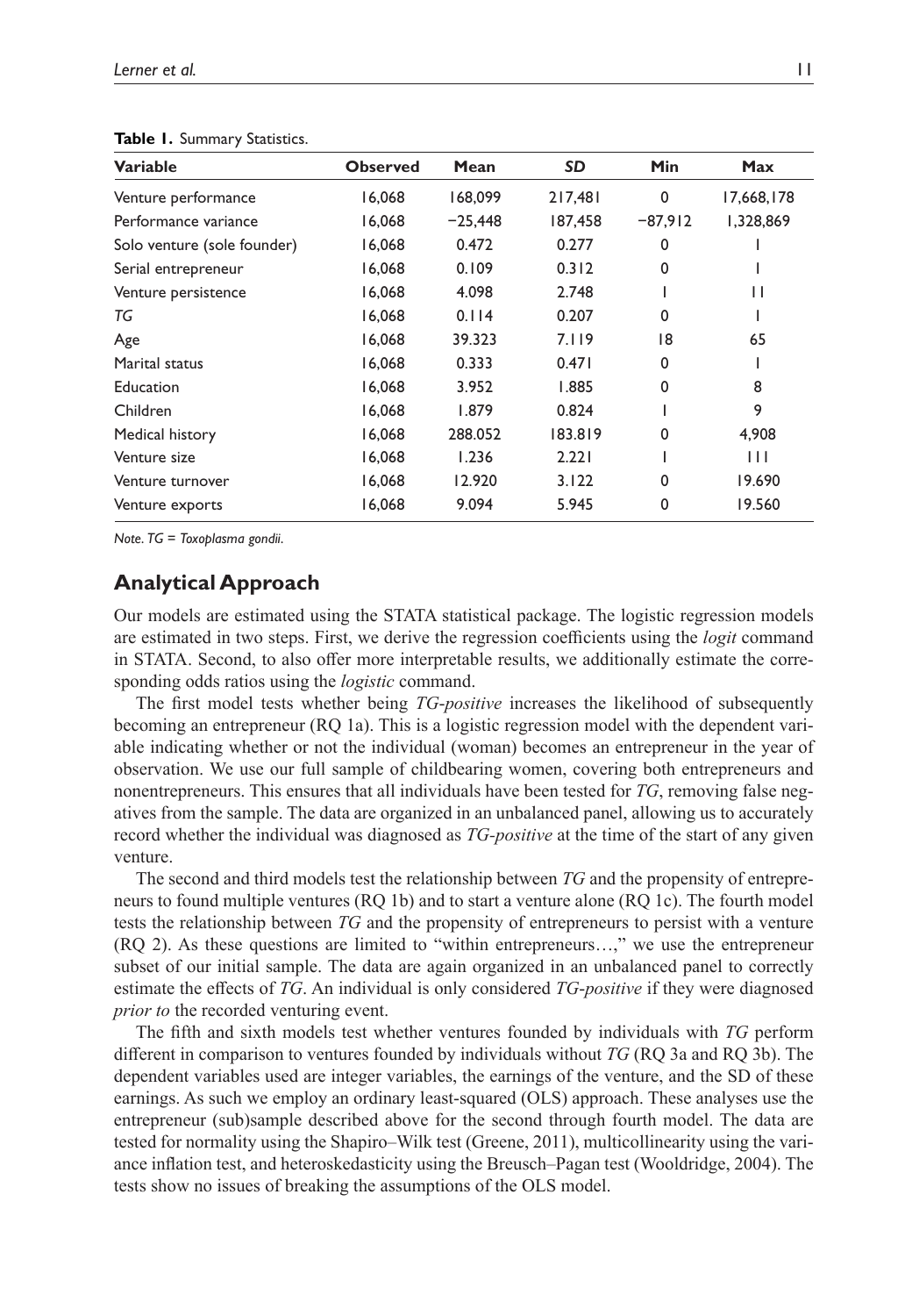| Table 2. Pairwise Correlations.                                                          |                       |                                              |                                                                                      |                                                    |                                                                   |                                                                                         |                                             |                                                          |                                     |                         |          |                         |       |
|------------------------------------------------------------------------------------------|-----------------------|----------------------------------------------|--------------------------------------------------------------------------------------|----------------------------------------------------|-------------------------------------------------------------------|-----------------------------------------------------------------------------------------|---------------------------------------------|----------------------------------------------------------|-------------------------------------|-------------------------|----------|-------------------------|-------|
|                                                                                          |                       | 2                                            |                                                                                      | 4                                                  | Lω                                                                | ∘                                                                                       |                                             | ∞                                                        | ᡐ                                   | $\overline{\mathsf{C}}$ |          | $\overline{\mathbf{C}}$ | ື     |
| Venture performance                                                                      |                       |                                              |                                                                                      |                                                    |                                                                   |                                                                                         |                                             |                                                          |                                     |                         |          |                         |       |
| 2 Performance variance                                                                   | $-0.420$              |                                              |                                                                                      |                                                    |                                                                   |                                                                                         |                                             |                                                          |                                     |                         |          |                         |       |
| 3 Solo venture                                                                           | $-0.020$              | $-0.014$                                     |                                                                                      |                                                    |                                                                   |                                                                                         |                                             |                                                          |                                     |                         |          |                         |       |
| 4 Serial entrepreneur                                                                    | $-0.062$              | 0.077                                        | 0.167                                                                                |                                                    |                                                                   |                                                                                         |                                             |                                                          |                                     |                         |          |                         |       |
| 5 Venture persistence                                                                    | 0.008                 | $-0.018$                                     | 0.096                                                                                | 0.084                                              |                                                                   |                                                                                         |                                             |                                                          |                                     |                         |          |                         |       |
| ט<br>דפ                                                                                  | $-0.025$              |                                              |                                                                                      |                                                    |                                                                   |                                                                                         |                                             |                                                          |                                     |                         |          |                         |       |
| Age                                                                                      | 0.074                 | 0.010                                        | $\begin{array}{r} 0.016 \\ -0.034 \\ 0.019 \\ -0.034 \\ -0.034 \\ 0.008 \end{array}$ | 0.010<br>0.023<br>0.001<br>0.007<br>0.015<br>0.070 | $-0.030$<br>0.02  <br>0.052<br>0.002<br>0.000  <br>0.073<br>0.073 | $-0.099$                                                                                |                                             |                                                          |                                     |                         |          |                         |       |
| 8 Marital status                                                                         | $-0.009$              |                                              |                                                                                      |                                                    |                                                                   |                                                                                         |                                             |                                                          |                                     |                         |          |                         |       |
| 9 Education                                                                              | 0.107                 | $-0.001$<br>$-0.033$<br>$-0.017$<br>$-0.007$ |                                                                                      |                                                    |                                                                   | $\begin{array}{c} 0.003 \\ 0.056 \\ -0.001 \\ 0.044 \\ -0.017 \\ -0.018 \\ \end{array}$ | $-0.138$<br>0.172<br>0.069<br>0.147<br>0.01 |                                                          |                                     |                         |          |                         |       |
| 10 Children                                                                              |                       |                                              |                                                                                      |                                                    |                                                                   |                                                                                         |                                             |                                                          |                                     |                         |          |                         |       |
| Il Medical history                                                                       | $-0.043$<br>$-0.005$  |                                              |                                                                                      |                                                    |                                                                   |                                                                                         |                                             | $-0.074$<br>$-0.194$<br>$-0.004$<br>$-0.023$<br>$-0.027$ | $-0.015$<br>0.026<br>0.060<br>0.061 | 0.081                   |          |                         |       |
| 12 Venture size                                                                          | 0.008                 | 0.016                                        | $-0.011$                                                                             |                                                    |                                                                   |                                                                                         |                                             |                                                          |                                     |                         | $-0.012$ |                         |       |
| 13 Venture turnover                                                                      | 0.002                 | $-0.028$                                     | 0.009                                                                                | $-0.019$                                           |                                                                   |                                                                                         | $-0.031$                                    |                                                          |                                     | 0.004<br>0.017<br>0.035 | $-0.026$ | 0.165                   |       |
| 14 Venture exports                                                                       | $\tilde{=}$<br>ㅎ<br>ㅎ | 0.001                                        | $-0.003$                                                                             | 0.079                                              | $-0.058$                                                          | $-0.011$                                                                                | $-0.028$                                    | 0.010                                                    | $-0.181$                            |                         | 0.056    | 0.090                   | 0.334 |
| Note, correlations greater than 0.0097 significant at $p < .05$ . TG = Toxoplasma gondii |                       |                                              |                                                                                      |                                                    |                                                                   |                                                                                         |                                             |                                                          |                                     |                         |          |                         |       |

<span id="page-11-0"></span>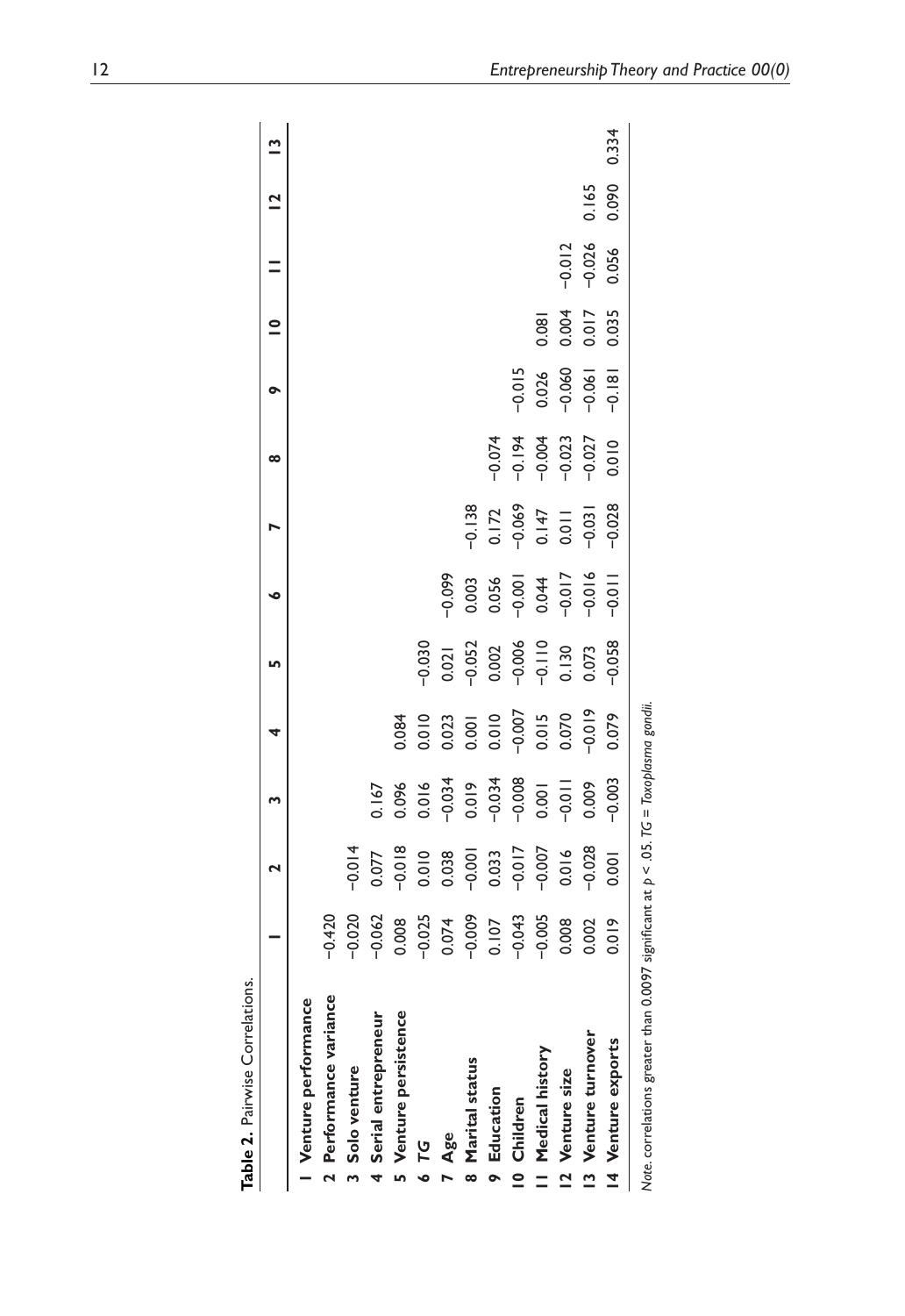# **Results**

Our results are summarized in [Table](#page-13-0) 3. As previously noted in regard to the longitudinal data, and later discussed, the results are based on representative samples of the female population of Denmark. The first model estimates the relationship between *TG* and the probability of being an entrepreneur (RQ 1a). Comparing entrepreneurs to nonentrepreneurs from the control sample shows a significant, positive relationship between *TG* (0.683\*\*) and the probability of the individual to enter into entrepreneurship. We calculate an odds ratio of 1.292, finding that *TG*-*positive* individuals are 29.2% more likely to subsequently enter into entrepreneurship compared to *TGnegative* individuals.

The implications of *TG* on how entrepreneurs venture, and to what ends, are tested in the remaining models. In these models we only included individuals who started at least one venture. In the second model we find that *TG* has a positive, significant relationship (0.303*\*\**) with the likelihood of an individual entrepreneur founding multiple ventures (RQ 1b). Calculating an odds ratio of 1.266, we find that *TG*-*positive* individuals are 26.6% more likely to found multiple ventures, compared to *TG*-*negative* individuals. In the third model we test whether entrepreneurs with *TG* are more likely to found a venture alone, rather than with co-founders (RQ 1c). We find a positive, significant relationship (0.852*\*\**) between *TG* and the probability of the venture being founded by a single individual. With a calculated odds ratio of 2.344, we see that individuals diagnosed with *TG* are more than twice as likely (specifically, 134% more likely) to start a venture by themselves, compared to individuals without *TG*.

In the fourth model we find that *TG* has a significant and negative relationship with an entrepreneur staying with her venture  $(-1.171***)$  (RQ 2). This, on average, corresponds to a shortening of an entrepreneur's persistence by about 1.1 years for *TG-positive* individuals. The mean venture persistence across all observations is 4.09 years. Thus, *TG* appears to reduce persistence with a venture by about 25% from the mean value.

The next models examine the implications of *TG* for the performance of the venture. Model 5 tests the relationship between *TG* and the variance in venture performance (RQ 3a). We find a positive, significant relationship (40489.86\*\*\*) between *TG* and performance variance, showing a higher fluctuation of performance among ventures founded by individuals with *TG*. This corresponds to a higher SD in performance annually of 40,489 DKK (roughly 6,000 USD) for ventures founded by *TG*-*positive* individuals. Model 6 tests the relationship between *TG* and venture performance (RQ 3b), finding a positive, significant relationship (14689.89*\*\**). This shows that not only do the ventures of *TG*-*positive* entrepreneurs have a higher variation in performance across time, but also exhibit a higher general level of performance on aggregate. This corresponds to 14,690 DKK annually in increased performance (roughly 2,200 USD). This corresponds to about 8% of the mean value of the performance variable, and about 7% of the SD.

## **Sensitivity Analysis**

To test the robustness of our findings, we perform a number of additional analyses. First, all models are estimated using an alternative dependent variable. In the main models *TG* is used, which indicates whether the individual has been diagnosed as *TG*-*positive* at any time (within our dataset window) before the focal year of observation. To test the sensitivity of our analysis to time, we repeated all models using *TG*5 as the dependent variable. This is constructed similarly to the *TG* variable, however with the restriction that for *TG5* the woman had to be diagnosed with *TG* within the past 5 years before the focal year of observation. Five years are used due to the diagnosis predominantly being made early during pregnancies, and thus to ensure a sufficient window of measurement in which the woman can return to the labor market, potentially start a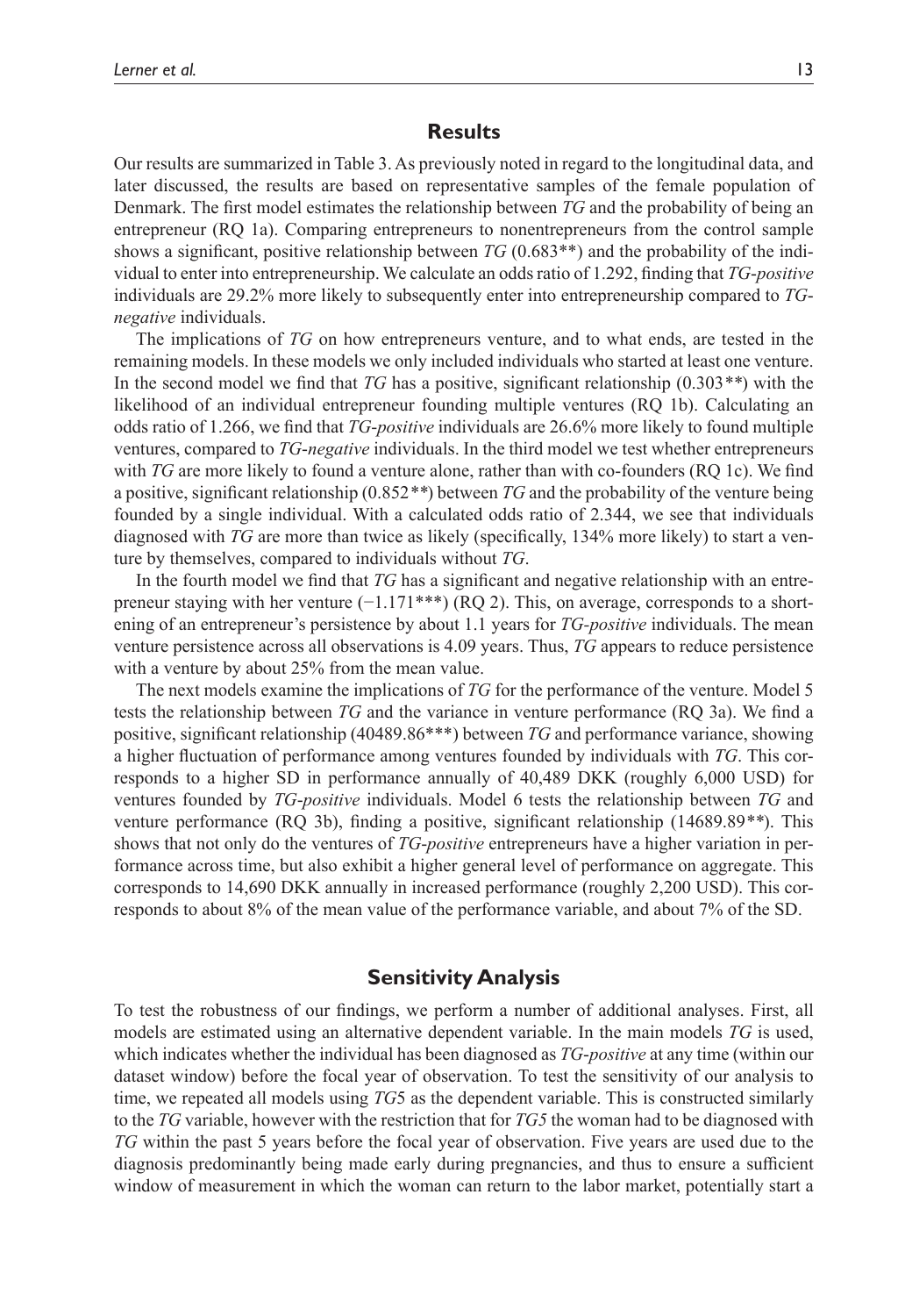<span id="page-13-0"></span>

| Table 3. Logistic and OLS Regressions. |                        |                     |                         |                         |                      |                        |
|----------------------------------------|------------------------|---------------------|-------------------------|-------------------------|----------------------|------------------------|
|                                        | Model I                | Model 2             | Model 3                 | Model 4                 | Model 5              | Model 6                |
|                                        | (RQ la)                | (15)                | $($ RQ $ $ c)           | (RQ2)                   | (RQ3a)               | (RQ3b)                 |
| method <sup>a</sup> :<br>Estimation    | Logistic regression    | Logistic regression | Logistic regression     | OLS regression          | OLS regression       | OLS regression         |
| Dependent<br>variable:                 | Entrepreneur           | Serial entrepreneur | Solo venture            | Venture persistence     | Performance variance | Venture performance    |
| 79                                     | $0.683***$             | $0.303$ ***         | $0.852***$              | $-1.17$                 | 40489.86             | 14,689.89              |
|                                        | (0.179)                | (0.047)             | (0.481)                 | (0.004)                 | (2101.67)            | (4345.27)              |
| Age                                    | $0.087***$             | $0.092$ ***         | $0.116***$              | $0.316***$              | $-1027.59$ ***       | 4439.82                |
|                                        | (0.018)                | (0.026)             | (0.046)                 | (0.016)                 | (68.11)              | (176.52)               |
| Age squared                            | $-0.00$                | $-0.00$             | $-0.002$ ***            | $-0.000$                | 632.67               | $-12712*$              |
|                                        |                        | (0.000)             | (0.000)                 | (0.000)                 | (12.689)             | (26.23)                |
| Marital status <sup>b</sup>            | $(0.000)$<br>0.118 *** | $-0.047$            | $-0.121$                | $0.262$ ***             | $-2423.54$ **        | $-2125.18$             |
|                                        |                        | (0.044)             | $(0.079)$<br>-0.094 *** | (0.038)                 | (1067.17)            | (2955.61)              |
| Education                              | $(0.033)$<br>0.021 *** | 0.004               |                         | 0.011                   | 1436.67***           | 21314.66               |
|                                        | (0.008)                | (0.011)             | (0.020)                 |                         | (308.60)             |                        |
| Children                               | $-0.029$               | $-0.018$            | $-0.069$                | (0.009)                 | $-2959.11$ ***       | $(781.45)$<br>-1749.38 |
|                                        | $(0.019)$<br>0.000 *** | (0.026)             | $(0.045)$<br>0.000 ***  | $(0.020)$<br>-0.001 *** | (585.04)             | (1412.59)              |
| Medical history                        |                        | $0.008**$           |                         |                         | 2.67                 | $-14.82$ <sup>**</sup> |
|                                        | (0.000)                | (0.000)             | (0.000)                 | (0.000)                 | (2.61)               | (6.57)                 |
| Serial                                 |                        |                     | <b>xxx /1/</b>          | $0.606***$              | 24913.61             | $3166.62$ **           |
| entrepreneur <sup>b</sup>              |                        |                     | (0.074)                 | (0.061)                 | (2252.06)            | (541.67)               |
| Venture size                           |                        |                     |                         | $0.134***$              | 499.54 ***           | 525.02 ***             |
|                                        |                        |                     |                         | (0.014)                 | (210.57)             | (558.72)               |
| Venture turnover                       |                        |                     |                         | $0.047***$              | 459.27 ***           | 497.77 ***             |
|                                        |                        |                     |                         | (0.005)                 | (185.30)             | (516.91)               |
| Venture exports                        |                        |                     |                         | $* = 0.01$              | $085.78***$          | 561.72 **              |
|                                        |                        |                     |                         |                         |                      | (Continued)            |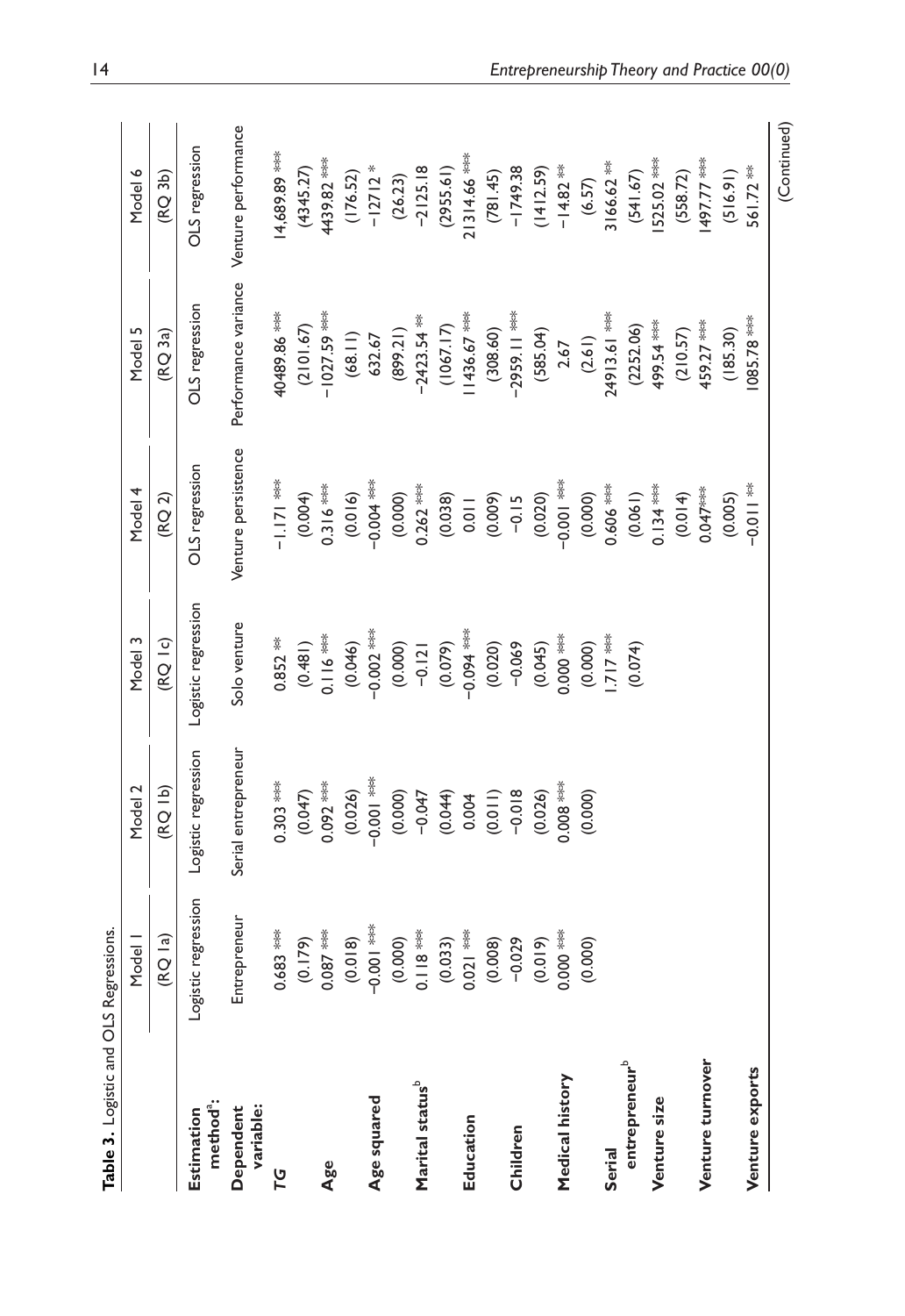| Table 3. Continued                                                                                                                                                                                                                                  |          |                                                 |                          |          |                                                                                                                                             |               |
|-----------------------------------------------------------------------------------------------------------------------------------------------------------------------------------------------------------------------------------------------------|----------|-------------------------------------------------|--------------------------|----------|---------------------------------------------------------------------------------------------------------------------------------------------|---------------|
|                                                                                                                                                                                                                                                     | Model    | Model 2                                         | Model 3                  | Model 4  | Model 5                                                                                                                                     | Model 6       |
|                                                                                                                                                                                                                                                     | (RQ la)  | (RO 1b)                                         | $($ RQ $\overline{1}$ c) | (RQ2)    | (RQ3a)                                                                                                                                      | $($ RQ 3b $)$ |
|                                                                                                                                                                                                                                                     |          |                                                 |                          | (0.006)  | (293.14)                                                                                                                                    | (71.74)       |
| Location dummies <sup>®</sup>                                                                                                                                                                                                                       | Included | Included                                        | Included                 | Included | Included                                                                                                                                    | Included      |
| Cragg and Uhler's R <sup>2</sup>                                                                                                                                                                                                                    | 0.1891   | 0.2207                                          | 0.1812                   |          |                                                                                                                                             |               |
|                                                                                                                                                                                                                                                     |          |                                                 |                          | 0.1499   | 0.2660                                                                                                                                      | 0.1845        |
| Chi-squared                                                                                                                                                                                                                                         | 211.06   | 314.76                                          | 429.35                   |          |                                                                                                                                             |               |
| F-value                                                                                                                                                                                                                                             |          |                                                 |                          | 108.23   | 217.30                                                                                                                                      | 223.42        |
| Observations                                                                                                                                                                                                                                        | 74,291   | 16,068                                          | 16,068                   | 16,068   | 16,068                                                                                                                                      | 16,068        |
| a Coefficients reported for both Logit and OLS models. (Odds ratios for TG are reported in the body text.)<br>Notes. ****p < .01, ***p < .05, *p < .10. OLS =<br>PReference categories for dummy variables:<br>status: 0 is no latent TG infection. |          | ordinary least-squared; TG = Toxoplasma gondii. |                          |          | Marital status: 0 is not married; Serial entrepreneur: 0 is not a serial entrepreneur; Location dummies: 0 is the capital region (DK01); TG |               |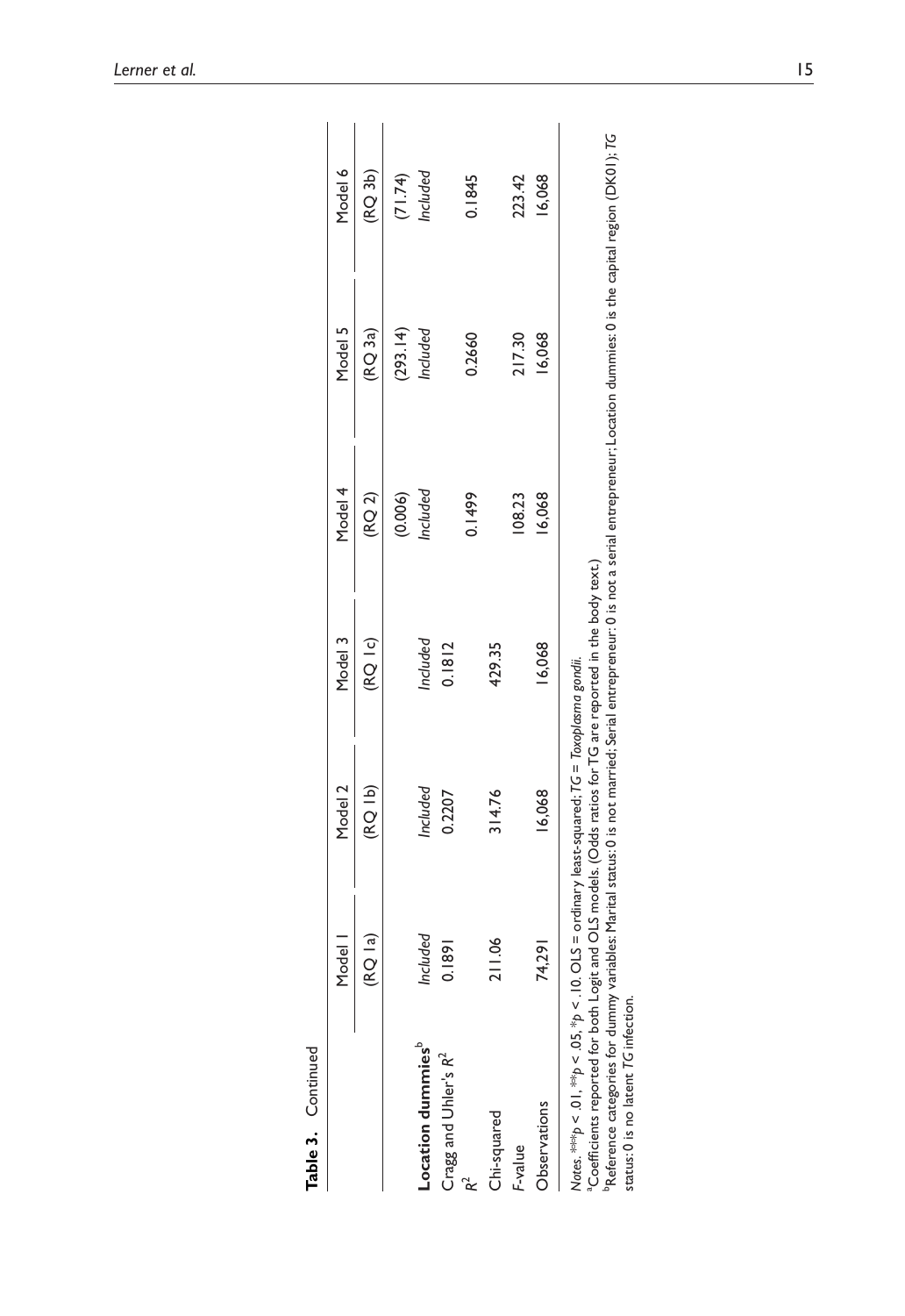venture, and allow the venture to exist long enough to create a record in the labor market data. These analyses test the effects of *TG* infection in a temporally more proximal way. We find highly similar results, and while the magnitudes of the coefficients change slightly this does not change the significant levels of any results.

We further tested our results in regard to RQs 1b, 1c, 2, 3a, and 3b using a matched sampling approach. We employed propensity score matching on age, education, marital status, and number of children, matching *TG*-*positive* entrepreneurs to *TG*-*negative* entrepreneurs. Note that due to these variables being used in the matching procedure, they lose their significance when compared to our nonmatched models. This setup allows for a direct comparison of *TG*-*positive* to *TG*-*negative* individuals, while retaining a similar socioeconomic level. Broadly our results are similar when applying this approach; however, due to the restrictive nature of the sampling method, some odds ratios and effects are reduced slightly in magnitude.

International travel might expose individuals to entrepreneurial ideas but also increase the likelihood of *TG* infection, as infection rates differ by country. Accordingly, we conducted a sensitivity analysis in which we try to control for this aspect. While all travel might expose individuals to entrepreneurial ideas, not all locations will, at the same time, increase the possibility of *TG* infections (e.g., Norway or the UK for example have, respectively, lower and similar *TG* prevalence rates as Denmark). Yet, *TG* rates are on average higher in tropical locations. Thus, to control for the possibility of foreign travel causing issues, we included the number of prescriptions for malaria prevention medication received (as such medication is often taken by travelers to tropical countries). Including this as a control variable does not alter the results of our estimations.

We also tested our results adding individuals diagnosed as *TG*-*positive*, without having been pregnant, to our sample. *TG* diagnostics are not common outside of pregnancies; however in some cases individuals are being diagnosed as *TG*-*positive*. This supplemental analysis does not change our estimations discernably.

We also considered the fact that *TG* infections can be fatal in individuals with compromised immune systems [\(Innes, 2010\)](#page-22-14); thus, we performed a sensitivity analysis excluding all individuals registered as a mortality case at any point in our data. We identified 21 mortality cases among the sample of women entrepreneurs, and 109 cases in the full sample of women entrepreneurs and nonentrepreneurs. Omitting these observations from our data does not influence our estimates. In addition, we also compared the mortality rate in our sample with that of the general population, during the same period of observation and age group. We find the mortality rate of the women in our data is very low (0.13%), and does not suggest potential mortality bias. In fact, the mortality rate in our sample is lower than the national average (0.23%) for women in the same age groups, and similar to the national average of women employed in private enterprise only (0.14%).

Finally, we tested the robustness of our results in terms of age by considering the age of the woman when giving birth. We removed individuals from the sample who only had children prior to legal age (18 years), which is the required age for registering a firm. Adding either of these individuals to our sample does not influence the results, and our findings remain robust. These models are all available upon request from the authors.

### **Discussion**

Our study of 11,433 ventures, founded by 16,068 individuals (women), with another 58,223 nonentrepreneurs (women) in the control sample supports multiple links between the highly prevalent parasite *TG* and entrepreneurship. Although the possible association has been previously proposed, our extensive longitudinal data and large sample offer an important replication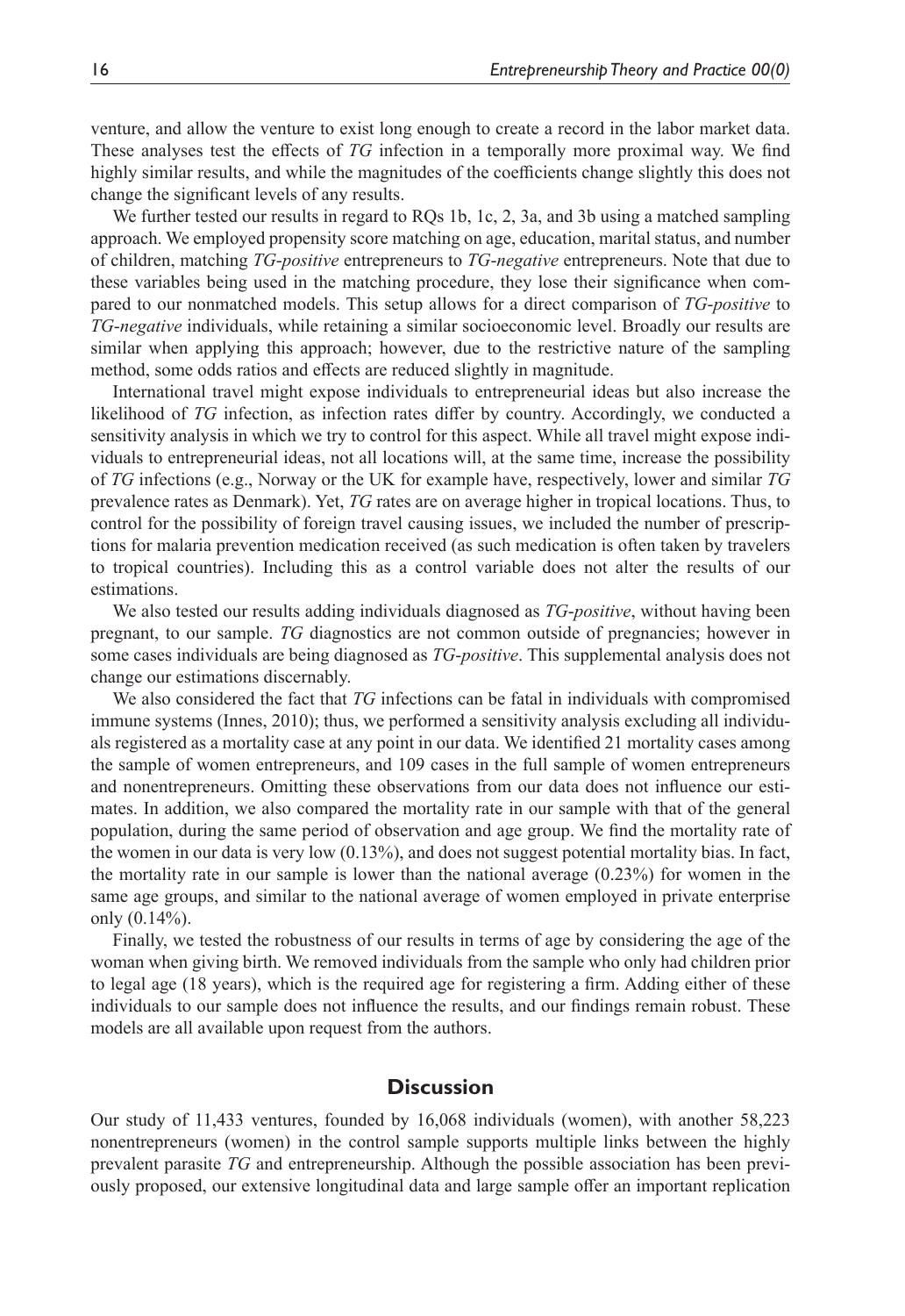and extension of [Johnson et](#page-22-6) al. (2018) and add to other recent work suggesting connections to organizational behavior and management ([Flegr, 2017;](#page-21-6) [Houdek, 2017a,](#page-22-8) [2017b,](#page-22-10) [2018\)](#page-22-15). Building on and extending extant literatures, we find that a *TG* infection is associated with a higher likelihood of subsequently becoming an entrepreneur. Moreover, based on the population-level longitudinal dataset, we are able to explicitly observe that *TG* infection *precedes* venturing. Specifically, based on our regression results, we can say that *following TG infection, individuals (women) are significantly more likely to venture*. This effect is robust across our analyses. Overall, we observe that those with latent *TG* infections are 29% more likely to subsequently enter into entrepreneurship compared to those without *TG*.

Furthermore, we look beyond the propensity to enter entrepreneurship, and start to examine the relationship between *TG* and venturing behavior/how individuals venture. In particular, our findings show that *TG* infection is associated with an increase in the likelihood of serial entrepreneurship and of solo ventures (being a sole founder), and with decreased average persistence with any given venture. Additionally, we break ground in examining the relationship between *TG* and venturing outcomes. Our results indicate a relationship between *TG* and venture performance. Specifically, we observe that entrepreneurs with *TG* show more variant venture performance<sup>8</sup>-- and that TG is associated with a positive overall effect on venture performance.

We recognize that similar to other large-scale studies of biological factors influencing venturing (e.g., [Nicolaou et](#page-23-2) al., 2008), there are inherent unescapable tradeoffs related to the empirical optics and aperture possible. While capturing the granular entrepreneurial behaviors and dynamics of PSED-type studies (e.g., [Reynolds & Curtin, 2009\)](#page-23-14) would be interesting, it is not realistic for epidemiological and population-level inquiries. Similarly, the large-scale surveying of the individuals in the overlaid health records and other government records datasets—for example to collect empirical measures of likely mediators (e.g., risk-taking, personality) or potential contextual moderators—is neither realistic nor even possible due to data-access and confidentially restrictions. Nonetheless, our large-scale uniquely comprehensive longitudinal datasets include fine-grained data, linked to a specific individual for over a decade. Furthermore, unlike data that are subject to sampling (e.g., winners') or other biases (entrepreneur self-report), the data are based on the population of a country and representative in the venturing it captures (e.g., [Aldrich](#page-20-6) [& Ruef, 2018](#page-20-6)). As such, the study offers a unique and solid basis for testing the connection between *TG* infection and entrepreneurship.

## **Theoretical Implications**

There are various theoretical implications of our work. Generally, our work substantiates the importance of biology and biological agents in entrepreneurship theory. There is already evidence of the relevance of hormones and neurotransmitters to human behavior and venturing (Bönte et [al., 2016;](#page-20-2) [Nicolaou et](#page-23-2) al., 2008; [2018\)](#page-23-3). *TG* is relevant to such theory, as the very mechanism through which it affects its host is through the manipulation of host brain chemistry ([Houdek, 2017a](#page-22-8)). Additionally, since *TG* affects a host's decision-making and personality ([Houdek, 2017a\)](#page-22-8), our work has implications for advancing and reenergizing associated entrepreneurship theory ([Obschonka & Stuetzer, 2017](#page-23-10); [Rauch & Frese, 2007;](#page-23-1) [Zhang & Cueto, 2017\)](#page-25-0). Bridging the two, *TG* can help connect biological and psychological perspectives/theories.

The antecedents of entrepreneurial initiation, engagement, and performance are central to entrepreneurship theory (e.g., [Shepherd et](#page-24-11) al., 2019); a theoretical contribution of our work is opening an entirely new realm of unstudied influence—exogenous biological agents, specifically parasitic manipulation. When thinking of the biological basis of entrepreneurship we often think of characteristics of the human being; yet, for example, bacteria and protozoa (i.e., foreign entities living off or with us) comprise a large portion of cells in the human body, making it essential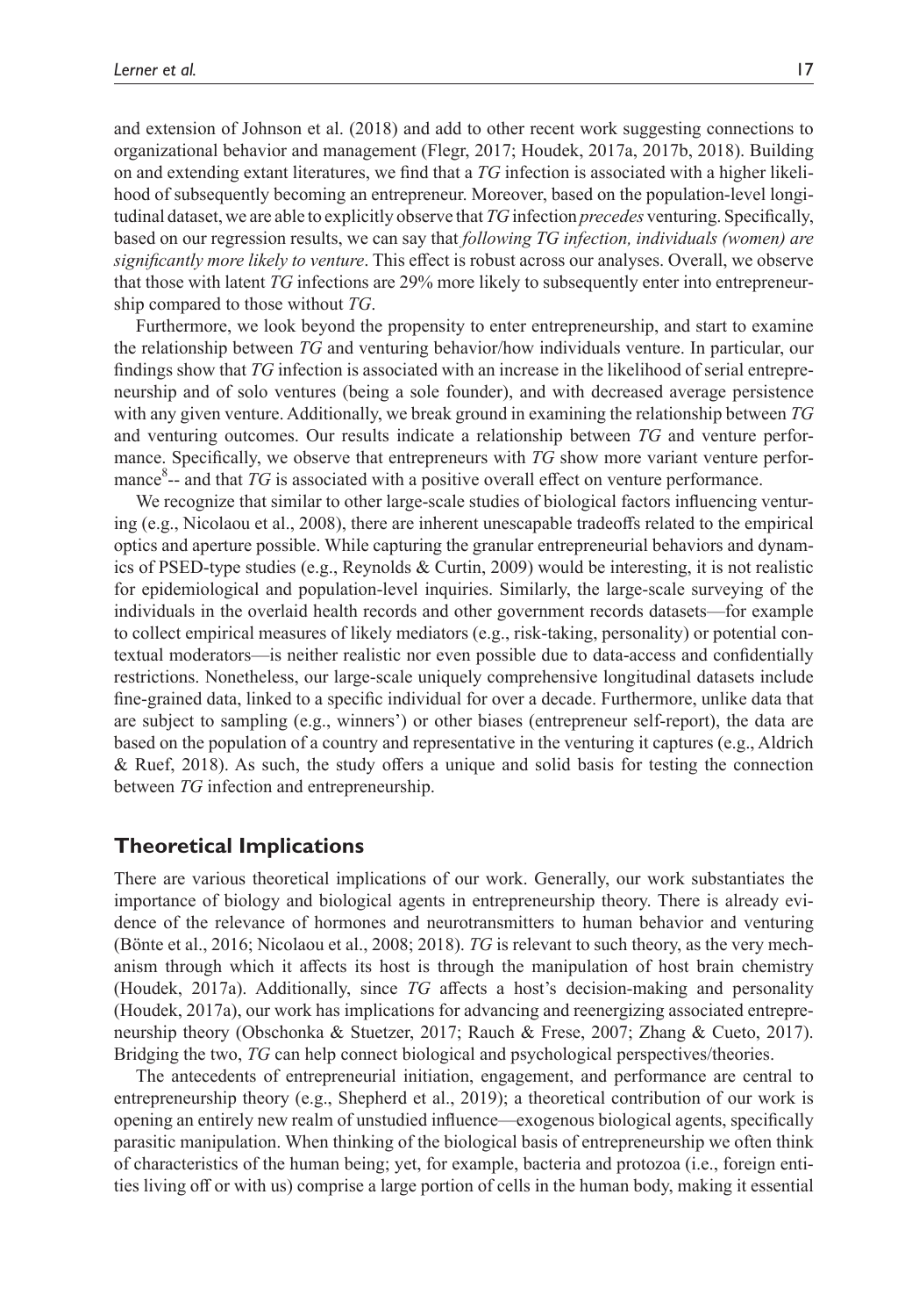to explore how these organisms impact human behavior ([Johnson & Johnson, 2018;](#page-22-16) [Proctor,](#page-23-15)  [2011](#page-23-15)). Parasites, diseases, and microbiota can have vast influences on psychological factors like impulsivity, dominance, empathy, and mental illness ([Houdek, 2017a](#page-22-8); [Kramer & Bressan, 2015\)](#page-22-17). As [Houdek \(2017a\)](#page-22-8) elaborates, personality changes associated with *TG* infection are mediated by hormonal or neurotransmitter changes and can have important effects on vocational and organizational behavior. Adding entrepreneurial behavior is an additional important consequence of a parasite infection. Thus, this paper contributes to the small but growing field of parasitepsychobiology [\(Johnson et](#page-22-6) al., 2018; [Johnson & Johnson, 2018\)](#page-22-16).

While certainly further research is required, the observed positive connection between *TG* and venture performance is intriguing. With *TG* having evolved to impair prudent perception and behavior of intermediary hosts, one could certainly imagine that *TG* might undermine effective entrepreneurial decision-making and performance. But, in the realm of entrepreneurship—where risk and uncertainty are unavoidable—the negative tradeoffs of *TG* might be offset or even eclipsed by the volatile yet ultimate returns associated with disinhibition and the increased bearing (or even seeking) of entrepreneurial uncertainty and risk. This could explain the positive association between *TG* with both performance variability and overall mean performance.

Concurrently, there might be various other underlying reasons for the found connection between *TG* and entrepreneurship; independent of the particular causal mechanism, the robust results from our longitudinal population-level dataset suggest that further research is indeed warranted (e.g., to elucidate the mechanisms, practical implications, and so on).

The findings are consistent with a recent and growing perspective in the entrepreneurship literature that challenges the underlying premise of reasoned judgment and intendedly rational logics. In particular, this paper's thesis and results fit with recent work suggesting alternative drivers of entrepreneurial action—such as disinhibition ([Lerner, 2016](#page-22-18); [Lerner, Hunt & Dimov,](#page-22-4)  [2018;](#page-22-4) [Lerner et](#page-22-5) al., 2018), impulsivity [\(Wiklund et](#page-24-17) al., 2018a), and conditions such as ADHD ([Lerner et](#page-22-2) al., 2019; [Verheul et](#page-24-3) al., 2016; [Wiklund et](#page-24-2) al., 2016, [2017](#page-24-18).

With *TG* being an exogenous biological agent and antithetical to rational judgment, the work contributes to general entrepreneurship theory. The work does so by unambiguously evidencing that the basis for entrepreneurial action and outcomes is not limited to the reasoned or even the conscious. While we absolutely do not question reasoned judgment is important to venturing, our work attests to the fact that for veridical entrepreneurship theory, theoretical foundations and frameworks must accommodate biological and other nonreasoned underpinnings [\(Nicolaou](#page-23-2)  et [al., 2008;](#page-23-2) Nofal et [al., 2018;](#page-23-0) [Hunt & Lerner, 2018;](#page-22-3) [Lerner, Hunt & Dimov, 2018](#page-22-4); [Wiklund](#page-24-19)  et [al., 2018b](#page-24-19)). Furthermore, since entrepreneurship research has only recently begun to consider the latter, our study suggests the need and opportunity for considerably more research on biological and related factors in this regard.

## **Generalizability, Limitations, and Future Research**

In regard to generalizability, it is important to bear in mind a number of things. The purpose and contribution of our paper is *not* to derive generalizable parameter estimates; rather it is in assessing if there is evidence of a positive linkage between a known biological agent (*TG*) and entrepreneurial entry behavior and outcomes. The longitudinal design—supported by comprehensive, systematic, population-level data, derived from objective medical records and legally required business-related filings spanning over a decade—offers a remarkable basis for such assessment.

Relatedly, it is important to recognize that our empirical context was limited to women in Denmark, primarily those who had been pregnant and thus tested for *TG*. Delimiting to a single country is something of tradeoff; it is a strength as it provides a focused examination of the fundamental research questions within a specific and stable common context. Additionally,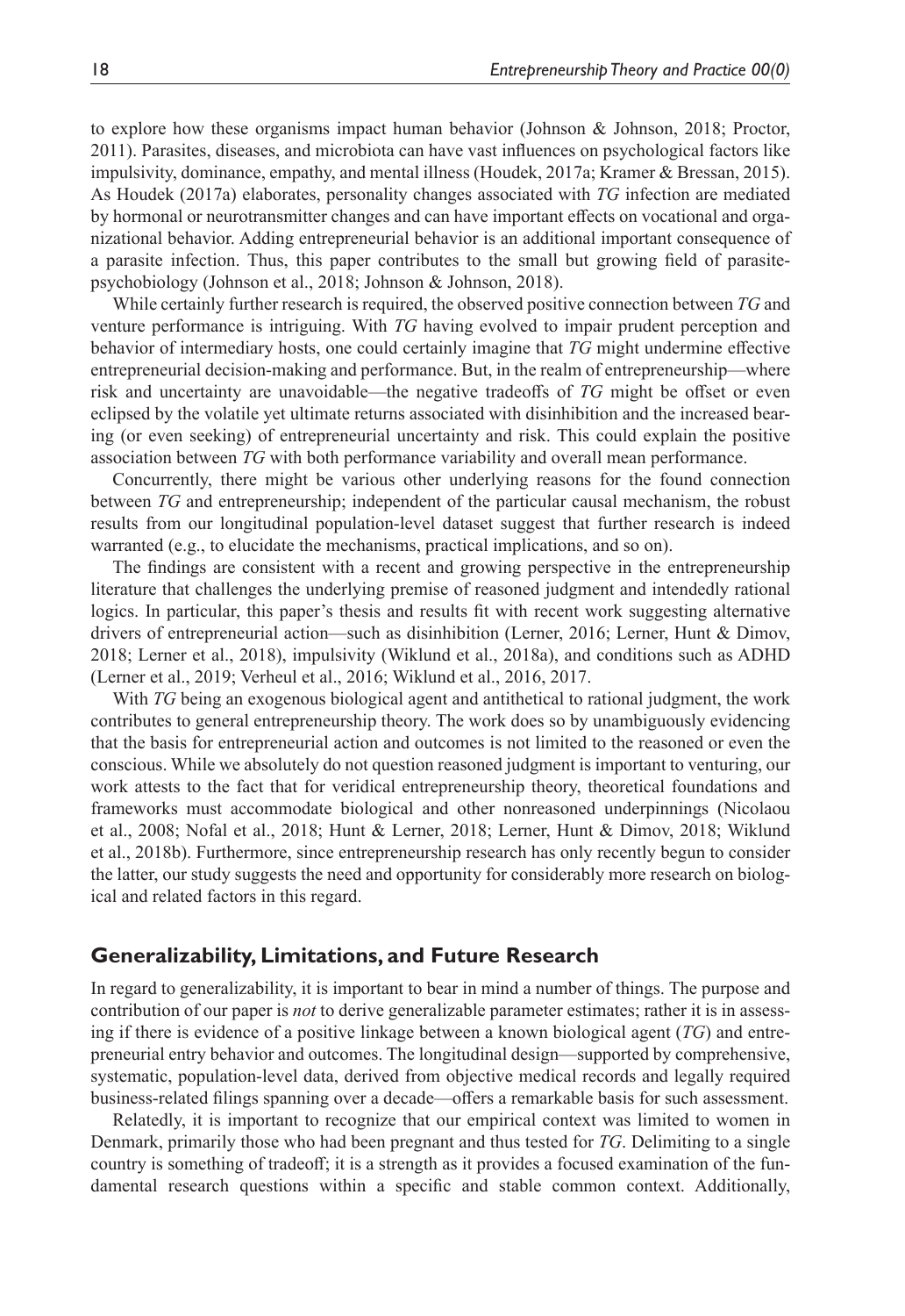especially when considered in the context of separate findings positively linking a nation's *TG* rate with national-level entrepreneurship activity and attitudes across 42 countries (Study 3 of [Johnson et](#page-22-6) al., 2018) and the positive individual-level connections found in the United States (Studies 1 and 2 of [Johnson et](#page-22-6) al., 2018), there is no likely reason the general relationships we observed should not generally apply elsewhere. Nonetheless, studies in other nations would be beneficial, and generalizing our parameter estimates or effect sizes would *not* be appropriate.

The fact that comprehensive data were only available for women raises additional concern, as past research has shown different behavioral correlates of *TG* for men and women [\(Flegr, 2013](#page-21-5) for a review). For example, some studies suggest that *TG* is associated with increased testosterone in male humans (or male rats) but not in female humans or castrated male rats ([Flegr et](#page-21-8) al., [2008](#page-21-8); [House et](#page-22-19) al., 2011; Lim et [al., 2013\)](#page-22-20). In contrast, more recent research has demonstrated that *TG*-infected men *and TG*-infected women had significantly higher levels of testosterone than uninfected controls (Zouei et [al., 2018\)](#page-25-1). Given that testosterone is implicated in increased risk-taking ([Hermans et](#page-22-21) al., 2010), it is important for future research to examine the role of sex and testosterone in understanding the *TG*–entrepreneurship link.

In addition to potential differences in hormone responses to *TG*, or maybe because of them, Flegr shows that different personality factors are associated with *TG* infection in men and women (see [Flegr, 2013](#page-21-5) for a review). Yet, there is some evidence of consistent personality correlates of *TG* in men and women such as extraversion ([Lindová et](#page-23-8) al., 2012) and extraversion is positively related to entrepreneurship [\(Zhang et](#page-25-2) al., 2009). The gender difference problem is further exacerbated by the fact that men and women are socialized to deal with stressors in different ways; men tend to respond to stress with problem-focused coping and women engage in more relationship-focused coping ([Lindová et](#page-23-16) al., 2006; [2010](#page-23-13)). In the context of entrepreneurship, we might see differences in reactions to venturing stressors. The effects of *TG* may also differ depending on the individual's Rh blood group, further complicating the question [\(Flegr et](#page-21-19) al., [2013](#page-21-19); [Novotná et](#page-23-17) al., 2008; [Šebánková & Flegr, 2017\)](#page-24-20).<sup>9</sup>

In sum, past studies suggest that there are a variety of ways in which men and women can differ in terms of how they respond to *TG*, which in turn could relate to entrepreneurship. Because the current study only included women and it was not possible to measure hormones or personality, we cannot be sure that the findings for *TG*-infected men would be the same (greater probability of starting a venture, starting multiple ventures, and starting solo ventures; lower persistence with a given venture; higher performance variability; and overall higher performance). That being said, in the one previous inquiry into *TG* and entrepreneurship, the multiple studies of Johnson and colleagues were based on both sexes and showed no sex differences ([Johnson et](#page-22-6) al., [2018](#page-22-6)). This lends confidence to our findings that *TG*-*positive* individuals are more likely to engage in entrepreneurship, but does not allay concerns in relation to whether our findings on the link between entrepreneurship and the other outcomes, such as venture performance or persistence, can be generalized to all humans (men and women), opening the door for multiple opportunities for future research in this area.

In addition, the behavioral effects we discuss are only the tip of the iceberg; they serve to motivate our research, but given the complexity of *TG* in humans, other mechanisms might also contribute to the observed effects. In this regard, we want to clearly acknowledge that the intended contribution of our research is *not* to provide a highly specified extension of the *TG* literature; our study by design cannot test the underlying behavioral manipulations of *TG* nor can we explain which behavioral manipulations cause the found effects. Rather, the contribution of our study as it relates to *TG* is in evidencing that there are general significant linkages to venturing, and thus that there is the need and opportunity for continued/future research.

Overall, given the state of knowledge, our contribution is in powerfully examining whether there is an observable significant relationship between *TG* and venturing. The evidence, based on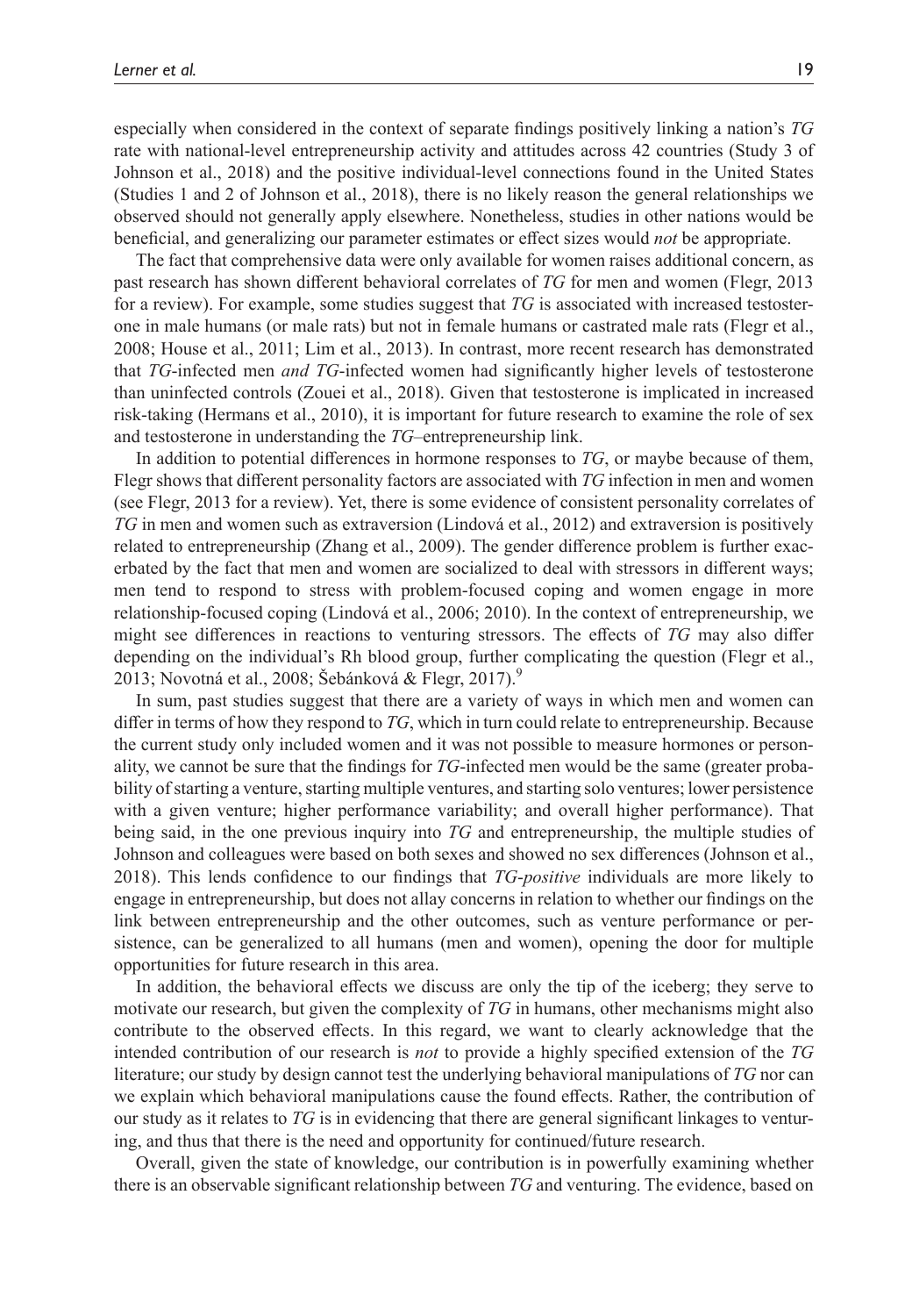a level of data rarely seen in entrepreneurship studies, offers a clear answer. Furthermore, the work offers evidence of a solid empirical basis for subsequent research. The findings support that further study is warranted, for example, sampling other populations, assessing the particular mechanisms or fine-grained dynamics at hand, or examining the influence of contextual factors.

# **Conclusion**

This paper extends research considering biological underpinnings of entrepreneurship, and research considering the effects of *TG* infection—a condition estimated to affect a third or potentially more of the world population ([Tenter et](#page-24-0) al., 2000). Based on epidemiological data covering over 15 years and objective business data representatively sampling an entire female population for an entire decade, a longitudinal link between an individual's *TG* infection status, entrepreneurship entry, and performance was observed. The findings highlight the potential, and need, to consider biological factors beyond the conventional. More broadly, the work contributes to theory on entrepreneurial action and outcomes. As there could seemingly be nothing more aberrant and antithetical to rational reason than parasite behavioral manipulation, it joins the growing conversation on the existence of alternative individual-level underpinnings to venturing (Hunt  $\&$ [Lerner, 2018;](#page-22-3) [Lerner, Hunt & Dimov, 2018](#page-22-4); [Shepherd et](#page-24-11) al., 2019).

Given *TG*'s ubiquitous presence and linkages to myriad adverse outcomes (Flegr et [al., 2014\)](#page-21-20), the positive linkages to venturing are noteworthy.<sup>10</sup> Beyond adding to the current *TG* literature and to the general epidemiological literature, the fact that a "public health hazard" ([Flegr et](#page-21-20) al., [2014](#page-21-20)) parasite is positively linked to venturing supports that there is some uncommon/special/ aberrant about entrepreneurship, which provides a basis and opportunity to develop and advance new theory [\(Lerner, Hunt & Dimov, 2018](#page-22-4); [Miller & Breton-Miller, 2017](#page-23-18)). Finally, with *TG*'s manipulation of human biology and psychology documented in the extant literature, the work serves as a basis for future research on associated biological factors (e.g., dopamine, testosterone) connected to venturing (Nofal et [al., 2018](#page-23-0)).

## **Acknowledgments**

The authors gratefully acknowledge helpful comments from unknown peer-reviewers. We would also like to thank special issue editor Phil Phan, the organizers, and the participants of a 2018 workshop at Warwick Business School as well as of seminars at the University of Sydney and the Queensland Institute of Technology for their comments and advice.

## **Declaration of Conflicting Interests**

The author(s) declared no potential conflicts of interest with respect to the research, authorship, and/or publication of this article.

# **Funding**

The author(s) received no financial support for the research, authorship, and/or publication of this article.

## **ORCID IDs**

Daniel A. Lerner **b** <https://orcid.org/0000-0002-9848-4757> Carina Lomberg **b** <https://orcid.org/0000-0002-1965-5619>

## **Notes**

<span id="page-19-0"></span>1. As individuals are apt to interpret and color their behavior *ex post* as intendedly rational, particularly in relation to venturing, capturing nonrational drivers is often illusive ([Hunt & Lerner, 2018;](#page-22-3) [Lerner,](#page-22-4)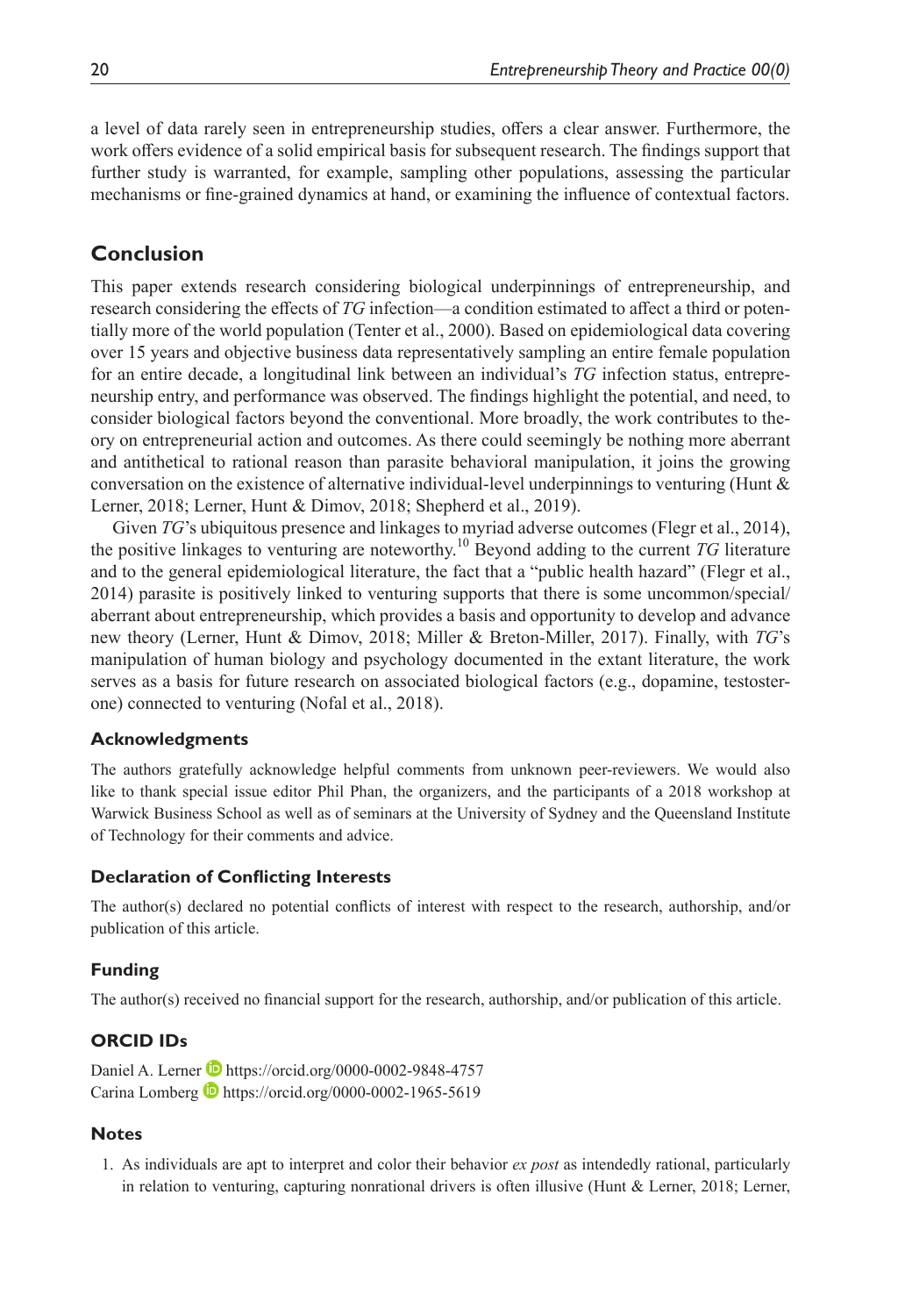[Hunt & Dimov, 2018;](#page-22-4) [Lerner, Hunt & Verheul, 2018](#page-22-5)). Accordingly, assessing the potential effect of *TG* is ideal; the behavioral manipulation *TG* causes is quintessentially *not* rational for its host—but rather to increase the likelihood of intermediate host consumption (i.e., mortality) by a final host so the parasite can reproduce. Also, unlike a particular neurotransmitter, hormone, or other biological factor endogenous to an individual, *TG* is a biologically separate organism.

- <span id="page-20-5"></span>2. This has, however, not always been the case as in the past humans and our proto-human ancestors were preyed on by large cats and thus from the perspective of the evolution of *TG*, human hosts might have also played a role.
- <span id="page-20-10"></span>3. Cook et [al. \(2015\)](#page-20-9) found increased aggression only in women (the effect in men was not significant), while [Coccaro et](#page-20-8) al. (2016) found it in a mixed gender sample.
- <span id="page-20-11"></span>4. This would seem consistent with [Flegr \(2017\)](#page-21-6) who found a significant link between *TG* and number of subordinates, with *TG*-infected men having less subordinates on average.
- <span id="page-20-12"></span>5. Not including the Faroe Islands and Greenland.
- <span id="page-20-13"></span>6. The criteria for active firms are determined by the data provider, DST, prior to the data being made available to us.
- <span id="page-20-14"></span>7. The sampling was completed by DST, randomly selecting individuals from the total population, following the gender and employment criteria.
- <span id="page-20-16"></span>8. This might also be connected to the finding of venture persistence. To the extent that a newly founded firm is resource scarce, with greater variance in venture earnings, *TG-positive* entrepreneurs are apt to have a higher chance to hit a particularly bad year in which they run out of resources and the venture ends.
- <span id="page-20-18"></span><span id="page-20-17"></span>9. We recognize helpful reviewer comments in relation to this and a number of preceding points.
- 10. Especially given the adverse consequences of *TG* infection, it is important to underscore that this absolutely *does not* (and should not be interpreted to) offer any normative suggestions.

### **References**

- <span id="page-20-6"></span>Aldrich, H., & Ruef, M. (2018). Unicorns, gazelles, and other distractions on the way to understanding real entrepreneurship in the United States. *Academy of Management Perspectives*, *32*(4), 458–472.
- <span id="page-20-7"></span>Amaral, A. M., Baptista, R., & Lima, F. (2011). Serial entrepreneurship: Impact of human capital on time to re-entry. *Small Business Economics*, *37*(1), 1–21.
- <span id="page-20-1"></span>Baron, R. A. (2007). Behavioral and cognitive factors in entrepreneurship: Entrepreneurs as the active element in new venture creation. *Strategic Entrepreneurship Journal*, *1*(*1-2*), 167–182.
- <span id="page-20-4"></span>Berdoy, M., Webster, J. P., & Macdonald, D. W. (2000). Fatal attraction in rats infected with *Toxoplasma gondii*. *Proceedings of the Royal Society of London. Series B: Biological Sciences*, *267*(1452), 1591–1594.
- <span id="page-20-15"></span>Berglann, H., Moen, E. R., Røed, K., & Skogstrøm, J. F. (2011). Entrepreneurship: Origins and returns. *Labour Economics*, *18*(2), 180–193.
- <span id="page-20-3"></span>Beverley, J. (1976). Toxoplasmosis in animals. *The Veterinary Record*, *99*(7), 123–127.
- <span id="page-20-2"></span>Bönte, W., Procher, V. D., & Urbig, D. (2016). Biology and selection into entrepreneurship - the relevance of prenatal testosterone exposure. *Entrepreneurship Theory and Practice*, *40*(5), 1121–1148.
- <span id="page-20-0"></span>Busenitz, L. W., Gómez, C., & Spencer, J. W. (2000). Country institutional profiles: Unlocking entrepreneurial phenomena. *The Academy of Management Journal*, *43*(5), 994–1003.
- <span id="page-20-8"></span>Coccaro, E. F., Lee, R., Groer, M. W., Can, A., Coussons-Read, M., & Postolache, T. T. (2016). *Toxoplasma gondii* infection: Relationship with aggression in psychiatric subjects. *The Journal of Clinical Psychiatry*, *77*(3), 334–341.
- <span id="page-20-9"></span>Cook, T. B., Brenner, L. A., Cloninger, C. R., Langenberg, P., Igbide, A., Giegling, I., Hartmann, A. M., Konte, B., Friedl, M., Brundin, L., Groer, M. W., Can, A., Rujescu, D., & Postolache, T. T. (2015).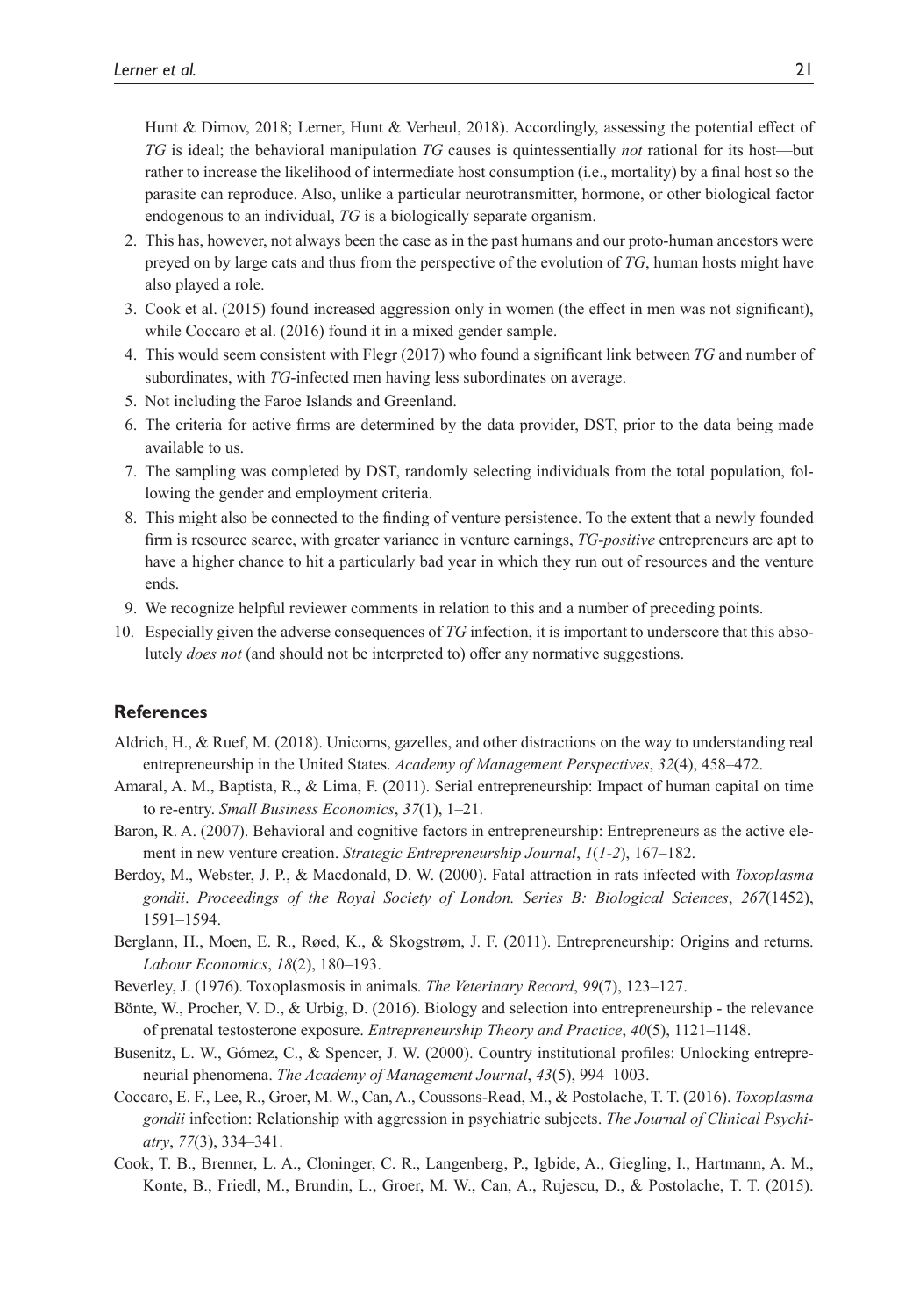"Latent" infection with *Toxoplasma gondii*: association with trait aggression and impulsivity in healthy adults. *Journal of Psychiatric Research*, *60*, 87–94.

- <span id="page-21-17"></span>DeMartino, R., & Barbato, R. (2003). Differences between women and men MBA entrepreneurs: Exploring family flexibility and wealth creation as career motivators. *Journal of Business Venturing*, *18*(6), 815–832.
- <span id="page-21-14"></span>Denrell, J., & Liu, C. (2012). Top performers are not the most impressive when extreme performance indicates unreliability. *Proceedings of the National Academy of Sciences of the United States of America*, *109*(24), 9331–9336.
- <span id="page-21-16"></span>Dvouletý, O. (2018). How to analyse determinants of entrepreneurship and self-employment at the country level? A methodological contribution. *Journal of Business Venturing Insights*, *9*, 92–99.
- <span id="page-21-1"></span>Dubey, J. P. (2014). The history and life cycle of Toxoplasma gondii. In L. M. Weiss & K. Kim (Eds.), *Toxoplasma Gondii* (pp. 1–17). Academic Press.
- <span id="page-21-2"></span>Dubey, J. P. (2016). *Toxoplasmosis of animals and humans*. CRC press.
- <span id="page-21-4"></span>Ebstein, R. P., Novick, O., Umansky, R., Priel, B., Osher, Y., Blaine, D., Bennett, E. R., Nemanov, L., Katz, M., & Belmaker, R. H. (1996). Dopamine D4 receptor (D4DR) exon III polymorphism associated with the human personality trait of novelty seeking. *Nature Genetics*, *12*(1), 78–80.
- <span id="page-21-0"></span>Fincher, C. L., Thornhill, R., Murray, D. R., & Schaller, M. (2008). Pathogen prevalence predicts human cross-cultural variability in individualism/collectivism. *Proceedings of the Royal Society B: Biological Sciences*, *275*(1640), 1279–1285.
- <span id="page-21-11"></span>Flegr, J. (2007). Effects of *toxoplasma* on human behavior. *Schizophrenia Bulletin*, *33*(3), 757–760.
- <span id="page-21-5"></span>Flegr, J. (2013). Influence of latent *Toxoplasma* infection on human personality, physiology and morphology: Pros and cons of the *Toxoplasma*-human model in studying the manipulation hypothesis. *Journal of Experimental Biology*, *216*(Pt 1), 127–133.
- <span id="page-21-12"></span>Flegr, J. (2016). Host manipulation by Toxoplasma gondii. In H. Mehlhorn (Ed.), *Encyclopedia of parasitology* (pp. 1291–1296). Springer.
- <span id="page-21-6"></span>Flegr, J. (2017). Do *Toxoplasma*-infected subjects have better leadership skills? Comment on paper "puppet master: possible influence of the parasite *Toxoplasma* gondii on managers and employees". *Academy of Management Perspectives*, *31*(4), 332–338.
- <span id="page-21-10"></span>Flegr, J., Kodym, P., & Tolarová, V. (2000). Correlation of duration of latent *Toxoplasma gondii* infection with personality changes in women. *Biological Psychology*, *53*(1), 57–68.
- <span id="page-21-8"></span>Flegr, J., Lindová, J., & Kodym, P. (2008). Sex-dependent toxoplasmosis-associated differences in testosterone concentration in humans. *Parasitology*, *135*(4), 427–431.
- <span id="page-21-20"></span>Flegr, J., Prandota, J., Sovičková, M., & Israili, Z. H. (2014). Toxoplasmosis--a global threat. Correlation of latent toxoplasmosis with specific disease burden in a set of 88 countries. *PloS One*, *9*(3), e90203.
- <span id="page-21-19"></span>Flegr, J., Preiss, M., & Klose, J. (2013). Toxoplasmosis-associated difference in intelligence and personality in men depends on their Rhesus blood group but not ABO blood group. *PloS One*, *8*(4), e61272.
- <span id="page-21-9"></span>Flegr, J., Zitková, S., Kodym, P., & Frynta, D. (1996). Induction of changes in human behaviour by the parasitic protozoan *Toxoplasma gondii*. *Parasitology*, *113*, 49–54.
- <span id="page-21-13"></span>Gavetti, G. (2012). Toward a behavioral theory of strategy. *Organization Science*, *23*(1), 267–285.
- <span id="page-21-7"></span>Gohardehi, S., Sharif, M., Sarvi, S., Moosazadeh, M., Alizadeh-Navaei, R., Hosseini, S. A., Amouei, A., Pagheh, A., Sadeghi, M., & Daryani, A. (2018). The potential risk of toxoplasmosis for traffic accidents: A systematic review and meta-analysis. *Experimental Parasitology*, *191*, 19–24.
- <span id="page-21-18"></span>Greene, W. H. (2011). *Econometric analysis* (4th ed.). Pearson Education.
- <span id="page-21-15"></span>Hamilton, B. H. (2000). Does entrepreneurship pay? An empirical analysis of the returns to self-employment. *Journal of Political Economy*, *108*(3), 604–631.
- <span id="page-21-3"></span>Hay, J., Aitken, P. P., Hair, D. M., Hutchison, W. M., & Graham, D. I. (1984). The effect of congenital *Toxoplasma* infection on mouse activity and relative preference for exposed areas over a series of trials. *Annals of Tropical Medicine and Parasitology*, *78*(6), 611–618.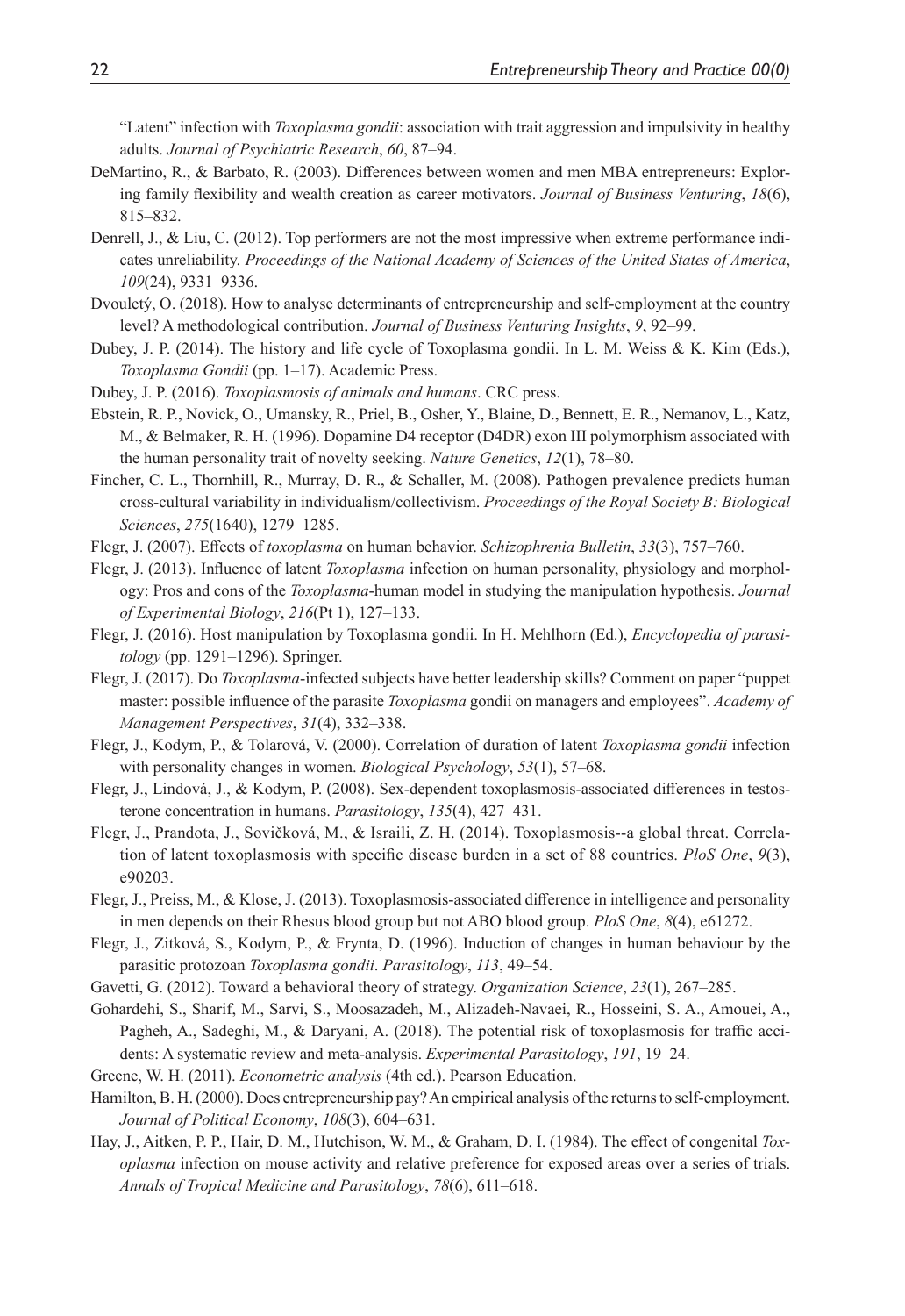- <span id="page-22-21"></span>Hermans, E. J., Bos, P. A., Ossewaarde, L., Ramsey, N. F., Fernández, G., & van Honk, J. (2010). Effects of exogenous testosterone on the ventral striatal BOLD response during reward anticipation in healthy women. *Neuroimage*, *52*(1), 277–283.
- <span id="page-22-7"></span>Hill, D. E., Chirukandoth, S., & Dubey, J. P. (2005). Biology and epidemiology of *Toxoplasma gondii* in man and animals. *Animal Health Research Reviews*, *6*(1), 41–61.
- <span id="page-22-8"></span>Houdek, P. (2017a). Puppet master: Possible influence of the parasite *Toxoplasma gondii* on managers and employees. *Academy of Management Perspectives*, *31*(1), 63–81.
- <span id="page-22-10"></span>Houdek, P. (2017b). A Reply to: Do Toxoplasma-infected subjects have better leadership skills? Comment on paper "Puppet master: Possible influence of the parasite Toxoplasma gondii on managers and employees". *Academy of Management Perspectives*, *31*(4), 339–343.
- <span id="page-22-15"></span>Houdek, P. (2018). Economic holobiont: Influence of parasites, microbiota and chemosignals on economic behavior. *Frontiers in Behavioral Neuroscience*, *12*(77), 1–8.
- <span id="page-22-19"></span>House, P. K., Vyas, A., & Sapolsky, R. (2011). Predator cat odors activate sexual arousal pathways in brains of *Toxoplasma gondii* infected rats. *PloS One*, *6*(8), e23277.
- <span id="page-22-0"></span>Hsu, D. K., Wiklund, J., & Cotton, R. D. (2017). Success, failure, and entrepreneurial reentry: An experimental assessment of the veracity of self–efficacy and prospect theory. *Entrepreneurship Theory and Practice*, *41*(1), 19–47.
- <span id="page-22-3"></span>Hunt, R. A., & Lerner, D. A. (2018). Entrepreneurial action as human action: Sometimes judgment-driven, sometimes not. *Journal of Business Venturing Insights*, *10*, e00102.
- <span id="page-22-14"></span>Innes, E. A. (2010). A brief history and overview of *Toxoplasma gondii*. *Zoonoses and Public Health*, *57*(1), 1–7.
- <span id="page-22-12"></span>Jacobides, M. G., & Winter, S. G. (2007). Entrepreneurship and firm boundaries: The theory of a firm. *Journal of Management Studies*, *44*(7), 1213–1241.
- <span id="page-22-16"></span>Johnson, S. K., & Johnson, P. T. J. (2018). Dear parasites. *The Psychologist*, *31*, 42–44.
- <span id="page-22-6"></span>Johnson, S. K., Fitza, M. A., Lerner, D. A., Calhoun, D. M., Beldon, M. A., Chan, E. T., & Johnson, P. T. J. (2018). Risky business: linking *Toxoplasma gondii* infection and entrepreneurship behaviours across individuals and countries. *Proceedings of the Royal Society B: Biological Sciences*, *285*(1883), 20180822.
- <span id="page-22-13"></span>Knight, F. (1921). *Risk, uncertainty and profit*. Riverside Press..
- <span id="page-22-17"></span>Kramer, P., & Bressan, P. (2015). Humans as superorganisms: How microbes, viruses, imprinted genes, and other selfish entities shape our behavior. *Perspectives on Psychological Science*, *10*(4), 464–481.
- <span id="page-22-9"></span>Lafferty, K. (2006). Can the common brain parasite, Toxoplasma gondii influence human culture?. *Proceedings of the Royal Society B: Biological Sciences*, *273*(1602), 2749–2755.
- <span id="page-22-11"></span>Lanchava, L., Carlson, K., Šebánková B., Flegr, J., & Nave, G. (2015). No evidence of association between *Toxoplasma gondii* infection and financial risk taking in females. *PLoS One*, *10*(9), e0136716.
- <span id="page-22-18"></span>Lerner, D. (2016). Behavioral disinhibition and nascent venturing: Relevance and initial effects on potential resource providers. *Journal of Business Venturing*, *31*(2), 234–252.
- <span id="page-22-1"></span>Lerner, D., Hatak, I., & Rauch, A. (2018). Deep roots? behavioral inhibition and behavioral activation system (BIS/BAS) sensitivity and entrepreneurship. *Journal of Business Venturing Insights*, *9*, 107–115.
- <span id="page-22-4"></span>Lerner, D., Hunt, R., & Dimov, D. (2018). Action! moving beyond the intendedly-rational logics of entrepreneurship. *Journal of Business Venturing*, *33*(1), 52–69.
- <span id="page-22-5"></span>Lerner, D., Hunt, R., & Verheul, I. (2018). Dueling banjos: Harmony and discord between ADHD and entrepreneurship. *Academy of Management Perspectives*, *32*(2), 266–286.
- <span id="page-22-2"></span>Lerner, D., Verheul, I., & Thurik, R. (2019). Entrepreneurship & Attention Deficit /Hyperactivity Disorder: A large-scale study involving the clinical condition of ADHD. *Small Business Economics*, *53*(2), 381–392.
- <span id="page-22-20"></span>Lim, A., Kumar, V., Hari Dass, S. A., & Vyas, A. (2013). *Toxoplasma gondii* infection enhances testicular steroidogenesis in rats. *Molecular Ecology*, *22*(1), 102–110.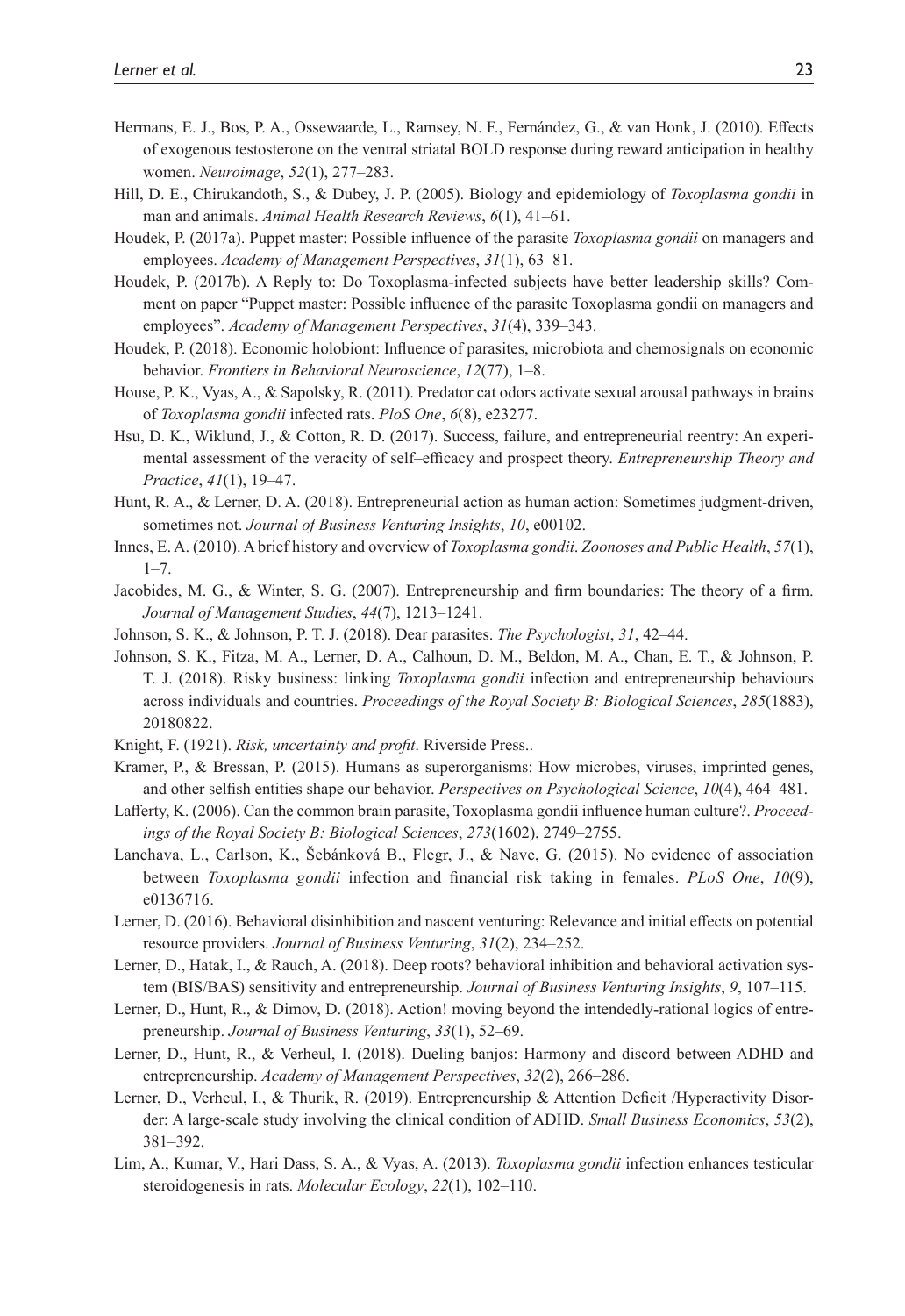- <span id="page-23-13"></span>Lindová, J., Kubena, A. A., Sturcová, H., Krivohlavá, R., Novotná, M., Rubesová, A., Havlícek, J., Kodym, P., & Flegr, J. (2010). Pattern of money allocation in experimental games supports the stress hypothesis of gender differences in *Toxoplasma gondii*-induced behavioural changes. *Folia Parasitologica*, *57*(2), 136–142.
- <span id="page-23-16"></span>Lindová, J., Novotná, M., Havlícek, J., Jozífková, E., Skallová, A., Kolbeková, P., Hodný, Z., Kodym, P., & Flegr, J. (2006). Gender differences in behavioural changes induced by latent toxoplasmosis. *International Journal for Parasitology*, *36*(14), 1485–1492.
- <span id="page-23-8"></span>Lindová, J., Příplatová, L., & Flegr, J. (2012). Higher extraversion and lower conscientiousness in humans infected with *Toxoplasma*. *European Journal of Personality*, *26*(3), 285–291.
- <span id="page-23-4"></span>Maseland, R. (2013). Parasitical cultures? The cultural origins of institutions and development. *Journal of Economic Growth,*, *2*(109–136).
- <span id="page-23-12"></span>Michael, S. C. (2003). First mover advantage through franchising. *Journal of Business Venturing*, *18*(1), 61–80.
- <span id="page-23-18"></span>Miller, D., & Breton-Miller, L, I. (2017). Underdog entrepreneurs: A model of challenge–based entrepreneurship. *Entrepreneurship Theory and Practice*, *41*(1), 7–17.
- <span id="page-23-5"></span>Moore, J. (2002). *Parasites and the Behavior of Animals*. Oxford University Press.
- <span id="page-23-9"></span>Moroz, P. W., & Hindle, K. (2012). Entrepreneurship as a process: Toward harmonizing multiple perspectives. *Entrepreneurship Theory and Practice*, *36*(4), 781–818.
- <span id="page-23-3"></span>Nicolaou, N., Patel, P., & Wolfe, M. (2018). Testosterone and tendency to engage in self-employment. *Management Science*, *64*(4), 1825–1841.
- <span id="page-23-2"></span>Nicolaou, N., Shane, S., Cherkas, L., & Spector, D. (2008). The influence of sensation seeking in the heritability of entrepreneurship. *Strategic Entrepreneurship Journal*, *2*(1), 7–21.
- <span id="page-23-0"></span>Nofal, A. M., Nicolaou, N., Symeonidou, N., & Shane, S. (2018). Biology and management: A review, critique, and research agenda. *Journal of Management*, *44*(1), 7–31.
- <span id="page-23-17"></span>Novotná, M., Havlícek, J., Smith, A. P., Kolbeková, P., Skallová, A., Klose, J., Gasová, Z., Písacka, M., Sechovská, M., & Flegr, J. (2008). *Toxoplasma* and reaction time: Role of toxoplasmosis in the origin, preservation and geographical distribution of Rh blood group polymorphism. *Parasitology*, *135*(11), 1253–1261.
- <span id="page-23-10"></span>Obschonka, M., & Stuetzer, M. (2017). Integrating psychological approaches to entrepreneurship: The entrepreneurial personality system (EPS). *Small Business Economics*, *49*(1), 1–29.
- <span id="page-23-7"></span>Oktenli, C., Doganci, L., Ozgurtas, T., Araz, R. E., Tanyuksel, M., Musabak, U., Sanisoglu, S. Y., Yesilova, Z., Erbil, M. K., & Inal, A. (2004). Transient hypogonadotrophic hypogonadism in males with acute toxoplasmosis: Suppressive effect of interleukin‐1β on the secretion of GnRH. *Human Reproduction*, *19*(4), 859–866.
- <span id="page-23-6"></span>Peng, X., Brenner, L. A., Mathai, A. J., Cook, T. B., Fuchs, D., Postolache, N., Groer, M. W., Pandey, J. P., Mohyuddin, F., Giegling, I., Wadhawan, A., Hartmann, A. M., Konte, B., Brundin, L., Friedl, M., Stiller, J. W., Lowry, C. A., Rujescu, D., & Postolache, T. T. (2018). Moderation of the relationship between *Toxoplasma gondii* seropositivity and trait impulsivity in younger men by the phenylalaninetyrosine ratio. *Psychiatry Research*, *270*, 992–1000.
- <span id="page-23-15"></span>Proctor, L. M. (2011). The human microbiome project in 2011 and beyond. *Cell Host & Microbe*, *10*(4), 287–291.
- <span id="page-23-1"></span>Rauch, A., & Frese, M. (2007). Let's put the person back into entrepreneurship research: A meta-analysis on the relationship between business owners' personality traits, business creation, and success. *European Journal of Work and Organizational Psychology*, *16*(4), 353–385.
- <span id="page-23-14"></span>Reynolds, P. D., & Curtin, R. (Eds.). (2009). *New Firm Creation in the United States: Initial Explorations with the PSED II Data Set*. Springer.
- <span id="page-23-11"></span>Ruef, M., Aldrich, H. E., & Carter, N. M. (2003). The structure of founding teams: Homophily, strong ties, and the isolation among U.S. entrepreneurs. *American Sociological Review*, *68*(2), 195–222.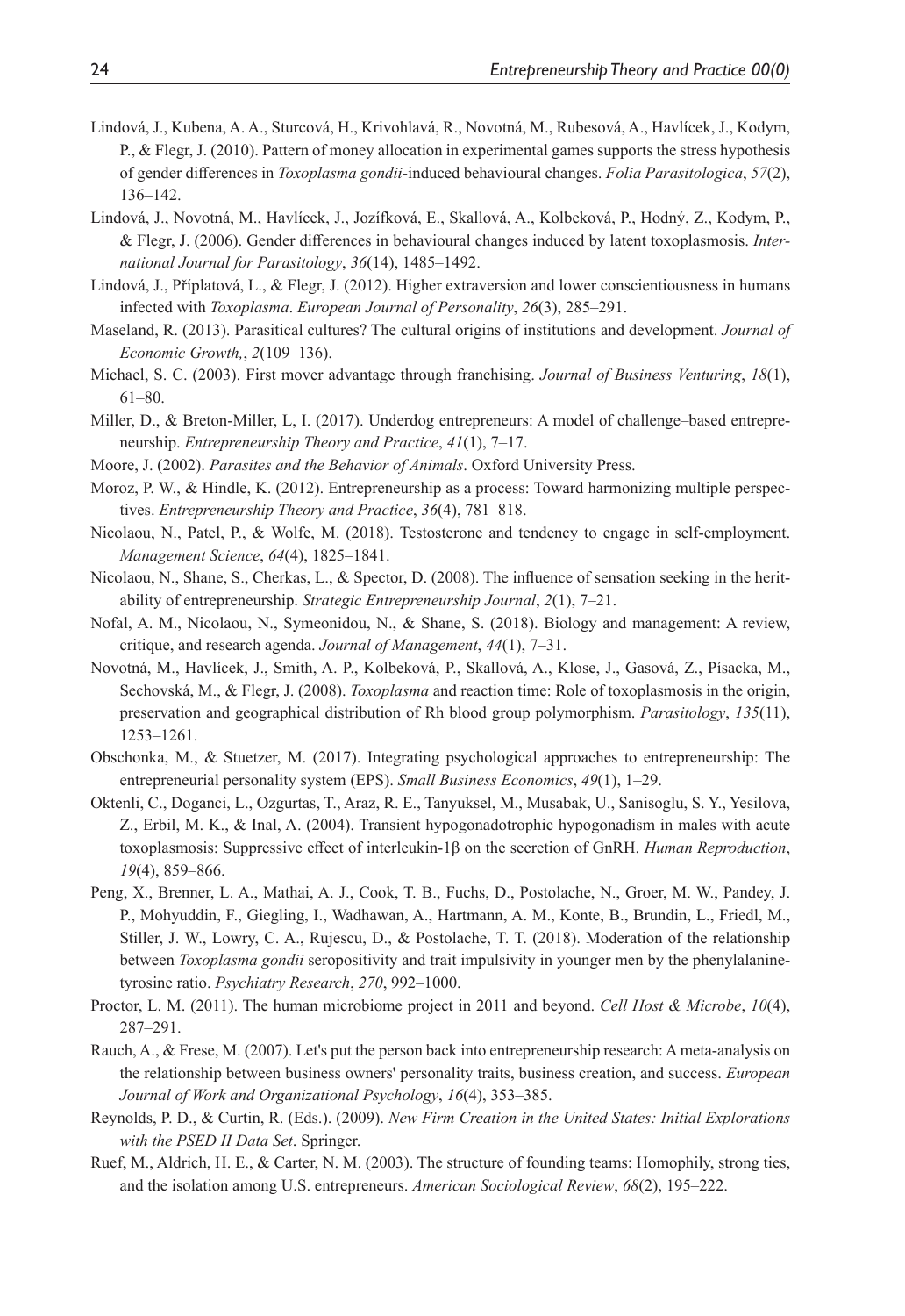- <span id="page-24-10"></span>Samojłowicz, D., Borowska-Solonynko, A., & Kruczyk, M. (2017). New, previously unreported correlations between latent *Toxoplasma gondii* infection and excessive ethanol consumption. *Forensic Science International*, *280*, 49–54.
- <span id="page-24-6"></span>Schaller, M., & Murray, D. R. (2008). Pathogens, personality, and culture: Disease prevalence predicts worldwide variability in sociosexuality, extraversion, and openness to experience. *Journal of Personality and Social Psychology*, *95*(1), 212–221.
- <span id="page-24-20"></span>Šebánková, B., & Flegr, J. (2017). Physical and mental health status in Toxoplasma-Infected women before and 3 years after they learn about their infection: Manipulation or side-effects of impaired health? *Frontiers in Ecology and Evolution*, *5*, 144.
- <span id="page-24-11"></span>Shepherd, D. A., Wennberg, K., Suddaby, R., & Wiklund, J. (2019). What are we explaining? A review and agenda on initiating, engaging, performing, and contextualizing entrepreneurship. *Journal of Management*, *45*(1), 159–196.
- <span id="page-24-14"></span>Simoes, N., Crespo, N., & Moreira, S. B. (2016). Individual determinates of self-employment: What do we really know? *Journal of Economic Surveys*, *30*(4), 783–806.
- <span id="page-24-7"></span>Stibbs, H. H. (1985). Changes in brain concentrations of catecholamines and indoleamines in *Toxoplasma gondii* infected mice. *Annals of Tropical Medicine & Parasitology*, *79*(2), 153–157.
- <span id="page-24-8"></span>Tan, D., & Vyas, A. (2016). *Toxoplasma gondii* infection and testosterone congruently increase tolerance of male rats for risk of reward forfeiture. *Hormones and Behavior*, *79*, 37–44.
- <span id="page-24-0"></span>Tenter, A. M., Heckeroth, A. R., & Weiss, L. M. (2000). *Toxoplasma gondii*: From animals to humans. *International Journal of Parasitology*, *30*(12-13), 1217–1258.
- <span id="page-24-5"></span>Torrey, F., & Yolken, R. (2003). *Toxoplasma gondii* and schizophrenia. *Emerging Infectious Disease*, *9*(11), 1375–1380.
- <span id="page-24-13"></span>Townsend, D., Hunt, R., McMullen, J., & Sarasvathy, S. (2018). Uncertainty, knowledge problems, and entrepreneurial action. *Academy of Management Annals*, *12*(2), 659–687.
- <span id="page-24-1"></span>van Gelderen, M., Kautonen, T., Wincent, J., & Biniari, M. (2018). Implementation intentions in the entrepreneurial process: Concept, empirical findings, and research agenda. *Small Business Economics*, *51*(4), 923–4941.
- <span id="page-24-15"></span>Van der Sluis, J., & van Praag, M. (2004). Economic returns to education for entrepreneurs: The development of a neglected child in the family of economics of education? *Swedish Economic Policy Review*, *11*(2), 183–4226.
- <span id="page-24-3"></span>Verheul, I., Rietdijk, W., Block, J., Franken, I., Larsson, H., & Thurik, R. (2016). The association between attention-deficit/hyperactivity (ADHD) symptoms and self-employment. *European Journal of Epidemiology*, *31*(8), 793–4801.
- <span id="page-24-9"></span>Wang, Z. T., Harmon, S., O'Malley, K. L., & Sibley, L. D. (2015). Reassessment of the role of aromatic amino acid hydroxylases and the effect of infection by *Toxoplasma gondii* on host dopamine. *Infection and Immunity*, *83*(3), 1039–1047.
- <span id="page-24-4"></span>Webster, J. P. (2001). Rats, cats, people and parasites: The impact of latent toxoplasmosis on behaviour. *Microbes and Infection*, *3*(12), 1037–1045.
- <span id="page-24-19"></span>Wiklund, J., Hatak, I., Patzelt, H., & Shepherd, D. (2018b). Mental disorders in the entrepreneurship context: When being different can be an advantage. *Academy of Management Perspectives*, *32*(2), 182–206.
- <span id="page-24-2"></span>Wiklund, J., Patzelt, H., & Dimov, D. (2016). Entrepreneurship and psychological disorders: How ADHD can be productively harnessed. *Journal of Business Venturing Insights*, *6*, 14–20.
- <span id="page-24-12"></span>Wiklund, J., & Shepherd, D. (2008). Portfolio entrepreneurship: Habitual and novice founders, new entry, and mode of organizing. *Entrepreneurship Theory and Practice*, *32*(4), 701–725.
- <span id="page-24-17"></span>Wiklund, J., Yu, W., & Patzelt, H. (2018a). Impulsivity and entrepreneurial action. *Academy of Management Perspectives*, *32*(3), 379–403.
- <span id="page-24-18"></span>Wiklund, J., Yu, W., Tucker, R., & Marino, L. D. (2017). ADHD, impulsivity and entrepreneurship. *Journal of Business Venturing*, *32*(6), 627–656.
- <span id="page-24-16"></span>Wooldridge, J. M. (2004). *Econometric analysis of cross section and panel data* (2nd ed.). MIT Press.